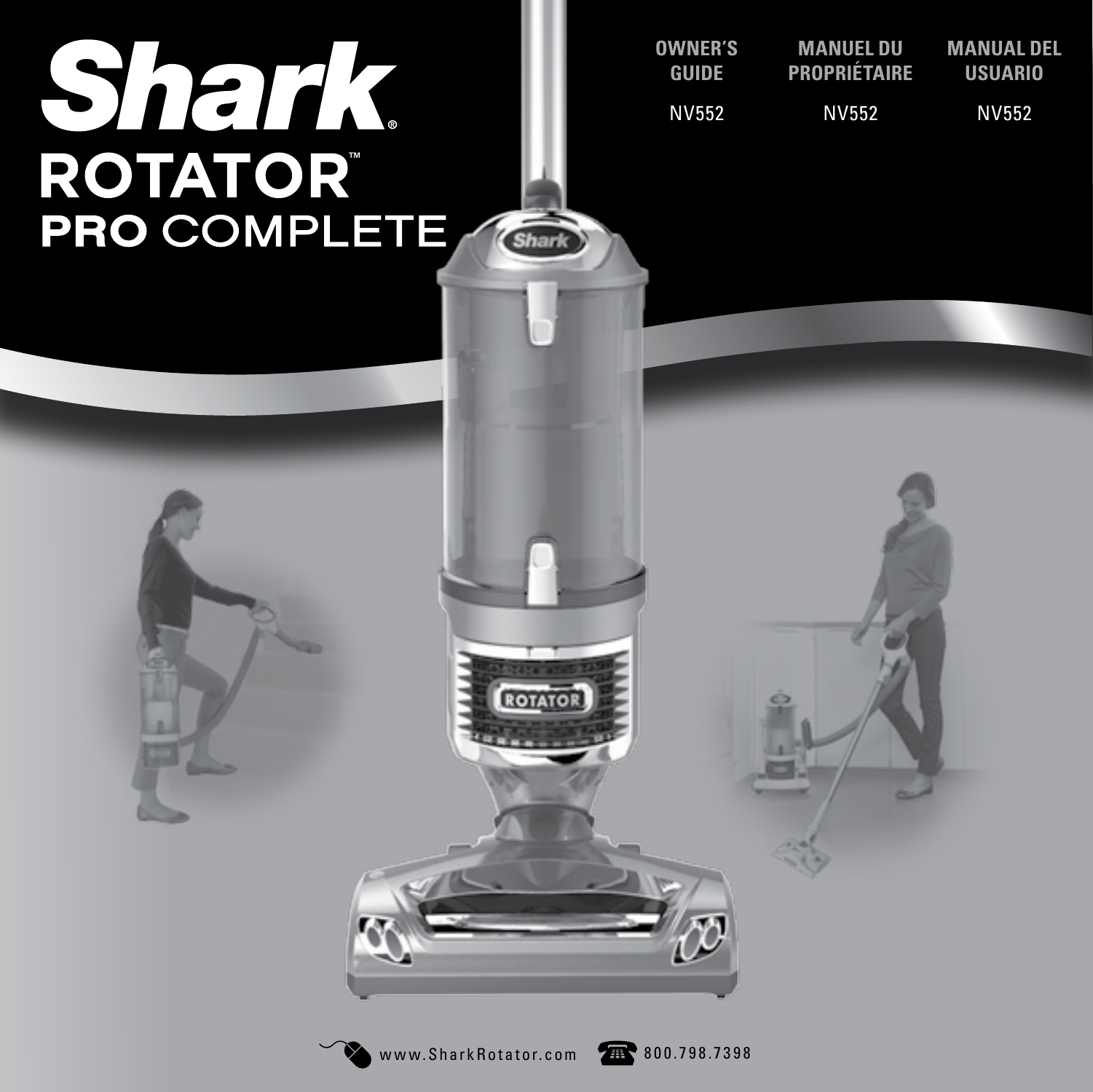**Shark** 

|            | Thank you for purchasing the Shark® Rotator Upright Vac.<br>This Owner's Guide is designed to help you get a complete understanding of<br>your new vacuum cleaner. Please read it carefully and keep it future reference.                                                                | For a list of what is included with this model, refer to inside flap of box.<br>If you should have a question about your Shark® Rotator, please call the Shark®<br>Customer service line at 800-798-7398.                                                                                                                                                                |
|------------|------------------------------------------------------------------------------------------------------------------------------------------------------------------------------------------------------------------------------------------------------------------------------------------|--------------------------------------------------------------------------------------------------------------------------------------------------------------------------------------------------------------------------------------------------------------------------------------------------------------------------------------------------------------------------|
| THANK YOU! | <b>REGISTER YOUR PURCHASE:</b><br>Www.sharkrotator.com<br>■ 800.798.7398<br><b>RECORD THIS INFORMATION:</b><br>Model Number: _<br>Date of Purchase (Keep receipt):                                                                                                                       | <b>TECHNICAL SPECIFICATIONS:</b><br>Voltage:<br>120V., 60Hz<br>Watts:<br>1200W<br>Amps:<br>10A<br><b>RECOMMENDED FILTER CLEANING SCHEDULE:</b><br>See the MAINTENANCE section for filter cleaning instructions<br>Foam filter:<br>Every 3 months<br><b>XFF500</b><br>Felt Filter:<br>Every 3 months<br><b>XFF500</b><br>HEPA Filter:<br>Every 12 months<br><b>XFH500</b> |
|            | Merci d'avoir fait l'achat de l'aspirateur vertical Rotator de Shark <sup>MD</sup> .<br>Ce manuel du propriétaire est conçu pour vous aider à obtenir une<br>compréhension complète de votre nouvel aspirateur. Veuillez le lire<br>attentivement et conservez-le pour référence future. | Pour une liste de ce qui est inclus avec ce modèle, reportez-vous au rabat<br>intérieur de la boîte.<br>Si vous avez une question concernant votre aspirateur Rotator de Shark <sup>MD</sup> ,<br>veuillez appeler le service à la clientèle de Shark <sup>MD</sup> au 800 -798-7398.                                                                                    |
| MERCI!     | <b>ENREGISTRER VOTRE ACHAT:</b><br>$\infty$ www.sharkrotator.com<br>■ 800.798.7398                                                                                                                                                                                                       | <b>SPÉCIFICATIONS TECHNIQUES:</b><br>Tension:<br>120V., 60Hz<br>1200W<br>Watts:<br>10A<br>Ampères :                                                                                                                                                                                                                                                                      |
|            | <b>INSCRIRE CETTE INFORMATION:</b><br>Numéro de modèle : __<br>Date d'achat (conservez le reçu) :                                                                                                                                                                                        | <b>HORAIRE RECOMMANDE POUR LE NETTOYAGE DES FILTRES :</b><br>Consultez la section ENTRETIEN pour les instructions concernant le nettoyage des filtres<br>Filtre en mousse :<br>à tous les 3 mois<br><b>XFF500</b><br>Filtre en feutre :<br>à tous les 3 mois<br><b>XFF500</b><br>Filtre HEPA :<br>à tous les 12 mois<br><b>XFH500</b>                                    |
|            | Gracias por haber comprado la aspiradora vertical Shark® Rotator.<br>Este manual del usuario está diseñado para ayudarle a comprender completa-<br>mente su nueva aspiradora. Léalo cuidadosamente y guárdelo para referencia<br>futura.                                                 | Por una lista de lo que viene incluido con este modelo, consulte la pestaña<br>interna de la caja.<br>Si tiene alguna pregunta acerca de su Shark® Rotator, llame a Servicio al cliente<br>de Shark® al 800-798-7398.                                                                                                                                                    |
| ¡GRACIAS!  | <b>REGISTRE SU COMPRA:</b><br>www.sharkrotator.com<br>■ 800.798.7398                                                                                                                                                                                                                     | <b>ESPECIFICACIONES TÉCNICAS:</b><br>120V., 60Hz<br>Voltaje:<br>1200W<br>Potencia:<br>Amperes:<br>10A                                                                                                                                                                                                                                                                    |
|            | <b>REGISTRE ESTA INFORMACIÓN:</b><br>Número de Modelo:<br>Fecha de compra (guarde el recibo):                                                                                                                                                                                            | PROGRAMA RECOMENDADO DE LIMPIEZA DEL FILTRO:<br>Consulte la sección MANTENIMIENTO por instrucciones de limpieza del filtro<br>Cada 3 meses<br>Filtro de espuma:<br><b>XFF500</b><br>Filtro de fieltro:<br>Cada 3 meses<br><b>XFF500</b><br>Filtro HEPA:<br>Cada 12 meses<br><b>XFH500</b>                                                                                |

 $\sum_{n=1}^{\infty} w n w n S_{\text{hark} R \text{otator}.\text{com}}$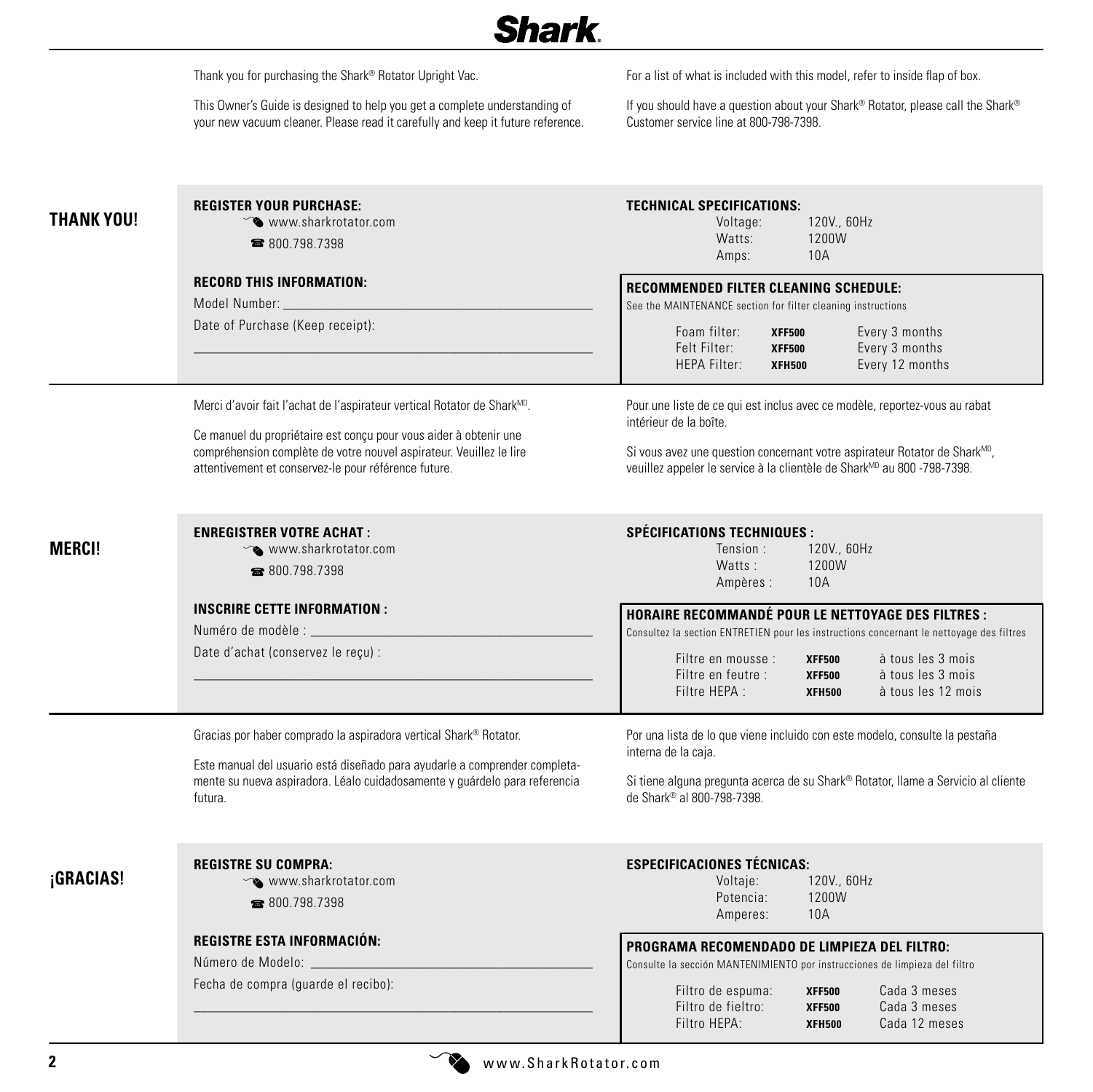## IMPORTANT SAFEGUARDS

When using an electrical appliance, basic safety precautions should always be observed, including the following:

## WARNING

#### **TO REDUCE THE RISK OF FIRE, ELECTRIC SHOCK OR INJURY:**

- **1** DO NOT use outdoors or on wet surfaces.
- **2** Unplug from electrical outlet when not in use and before servicing.
- **3** DO NOT use vacuum cleaner with a damaged cord or plug. If vacuum cleaner is not working as it should, has been dropped, damaged, left outdoors, or dropped into water, return it to EURO-PRO Operating LLC for examination, repair, or adjustment.
- **4** DO NOT pull or carry vacuum cleaner by the cord or use the cord as a handle.
- **5** DO NOT unplug by pulling on cord; to unplug, grasp the plug, not the cord.
- **6** DO NOT handle plug or vacuum cleaner with wet hands.
- **7** DO NOT run the vacuum cleaner over the power cord, close a door on the cord or pull cord around sharp corners.
- **8** The use of an extension cord is not recommended.
- **9** DO NOT leave vacuum cleaner when plugged in.
- **10** Keep cord away from heated surfaces.
- **11** Turn off all controls before plugging or unplugging the vacuum cleaner.
- **12** Always turn off the vacuum cleaner before connecting or disconnecting motorized nozzle.
- **13** Store your vacuum cleaner with the power cord secured around the two cord holders - as shown in the storage instructions.

#### **GENERAL USE**

- **14** Use only as described in this manual.
- **15** DO NOT put any objects into openings. DO NOT use with any opening blocked; keep free of dust, lint, hair, and anything that may reduce air flow.
- **16** Keep your work area well lit.
- **17** Keep the vacuum cleaner moving over the carpet surface at all times to avoid damaging the carpet fibers.
- **18** DO NOT place vacuum cleaner on unstable surfaces such as chairs or tables.
- **19** DO NOT allow young children to operate the vacuum cleaner or use as a toy. Close attention is necessary when used by or near children.
- **20** DO NOT use without dust cup and/or filters in place.

#### **HOSE ATTACHMENTS**

- **21** DO NOT use if air flow is restricted; if the air paths, the hose, or the accessories become blocked, turn the vacuum cleaner off. Remove all obstructions before you turn on the unit again.
- **22** Keep the end of the hose and accessory openings away from face and body.
- **23** Keep cleaning tools and hose suction openings away from hair, face, fingers, uncovered feet, or loose clothing.
- **24** Only use manufacturer's recommended attachments.

#### **DUST CUP/FILTERS/ACCESSORIES**

Before turning on the vacuum:

- **25** Make sure that all filters are thoroughly dry after routine cleaning.
- **26** Make sure that dust cup and all filters are in place after routine maintenance.
- **27** Make sure accessories are free of blockages.
- **28** Only use filters and accessories provided by EURO-PRO Operating LLC. [Failure to do so will void the warranty.]

#### **GENERAL CLEANING**

- **29** DO NOT pick up large-sized objects.
- **30** DO NOT pick up hard or sharp objects such as glass, nails, screws or coins that could damage the vacuum cleaner.
- **31** DO NOT pick up smoking or burning objects such as hot coals, cigarette butts, or matches.
- **32** DO NOT pick up flammable or combustible materials such as lighter fluid, gasoline, or kerosene or use vacuum in areas where they may be present.
- **33** DO NOT pick up toxic solutions such as chlorine bleach, ammonia, or drain cleaner.
- **34** DO NOT use in an enclosed space where vapors are present from paint, paint thinner, moth-proofing substances, flammable dust or other explosive or toxic materials.
- **35** DO NOT vacuum up any liquids.
- **36** DO NOT immerse vacuum cleaner in water or other liquids.
- **37** DO NOT use outdoors or on wet surfaces; use only on dry surfaces.
- **38** Use extra care when cleaning on stairs.

#### **POLARIZED PLUG**

To reduce the risk of electric shock, this vacuum cleaner has a polarized plug (one blade is wider than the other). As a safety feature, this plug will fit into a polarized outlet only one way. If the plug does not fit fully into the outlet, reverse the plug. If it still does not fit, contact a qualified electrician. DO NOT force into outlet or try to modify to fit.

# SAVE THESE INSTRUCTIONS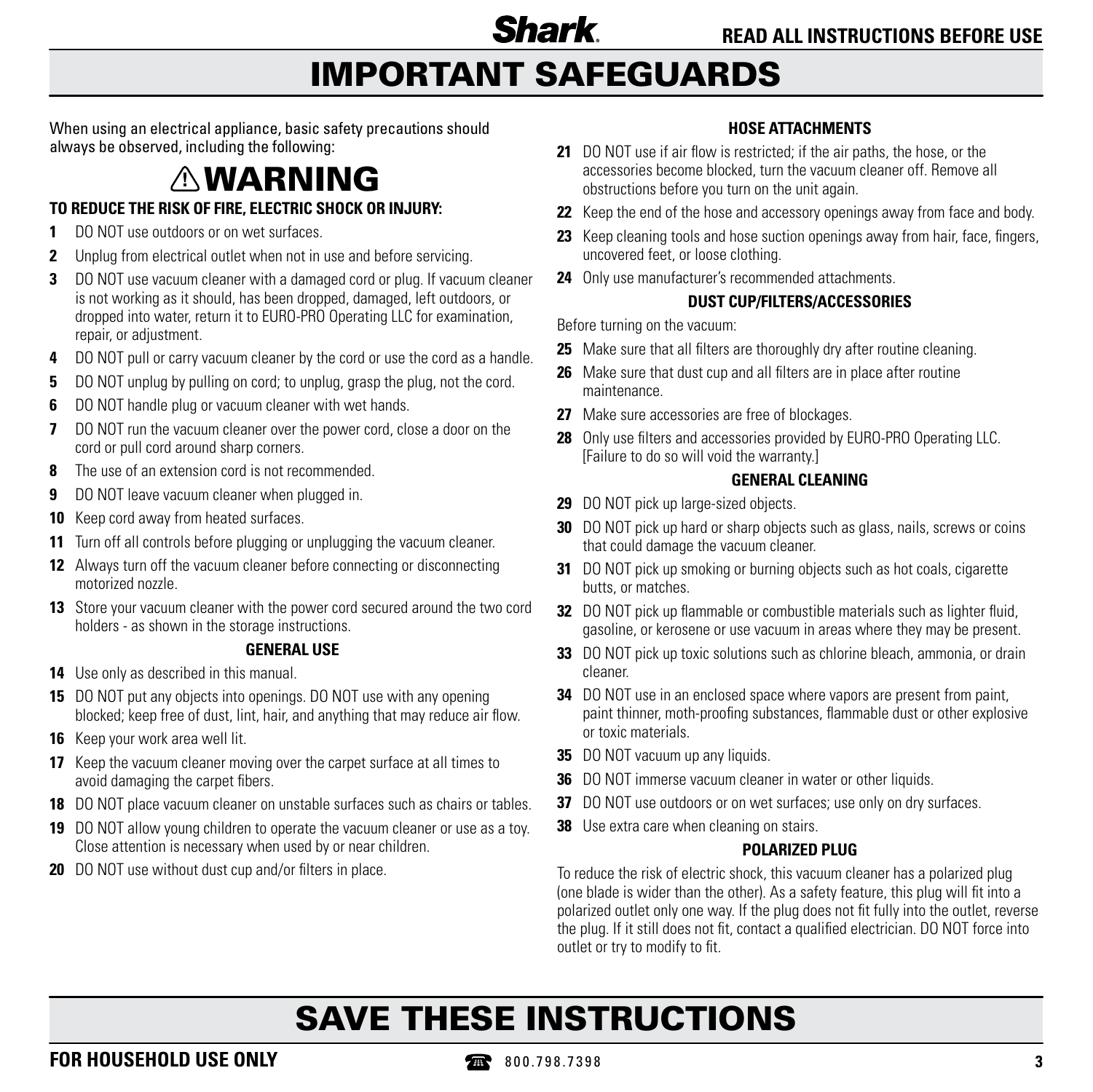### CONSIGNES DE SÉCURITÉ IMPORTANTES

Lorsque vous utilisez un appareil électrique, des précautions de sécurité de base devraient toujours être suivies, incluant celles qui suivent :

### $\wedge$  AVERTISSEMENT

#### **POUR RÉDUIRE LE RISQUE D'INCENDIE, DE CHOCS ÉLECTRIQUES OU DE BLESSURES :**

- **1** N'UTILISEZ PAS à l'extérieur ou sur des surfaces humides.
- **2** Débranchez l'aspirateur de la prise de courant lorsqu'il n'est pas utilisé et avant tout entretien.
- **3** N'UTILISEZ PAS l'aspirateur si le cordon ou la prise est endommagée. Si l'aspirateur ne fonctionne pas comme il se doit, a été échappé, endommagé, laissé à l'extérieur ou bien échappé dans l'eau, veuillez le retourner à EURO-PRO Operating LLC pour une vérification, pour un ajustement ou pour une réparation.
- **4** NE TIREZ PAS ou NE TRANSPORTEZ PAS l'aspirateur par le cordon d'alimentation ou ne l'utilisez pas comme une poignée.
- **5** NE le DÉBRANCHEZ PAS en tirant sur le cordon d'alimentation; pour le débrancher, agrippez la fiche et non le cordon.
- **6** NE MANIPULEZ PAS la fiche d'alimentation électrique ou l'aspirateur avec des mains humides.
- **7** NE PASSEZ PAS l'aspirateur par-dessus le cordon d'alimentation; ne fermez pas une porte sur le cordon ou ne le tirez pas sur des coins pointus.
- **8** L'utilisation d'une rallonge électrique n'est pas recommandée.
- **9** NE LAISSEZ PAS l'appareil sans surveillance lorsqu'il est branché.
- **10** Gardez le cordon éloigné des surfaces chaudes.
- **11** Fermez toutes les commandes avant de brancher ou débrancher l'aspirateur.
- **12** Éteignez toujours l'appareil avant de brancher ou débrancher la brosse motorisée.
- **13** Rangez votre appareil avec le cordon d'alimentation bien enroulé autour des deux supports à cordon comme indiqué dans les instructions pour le rangement.

#### **UTILISATION GÉNÉRALE**

- **14** Utilisez seulement de la façon indiquée dans ce manuel.
- **15** N'INSÉREZ PAS d'objets dans les ouvertures. N'UTILISEZ PAS si des ouvertures sont bouchées; assurez-vous qu'il n'y a pas de poussière, de charpie, de cheveux et tout autre objet pouvant réduire le débit d'air.
- **16** Veuillez garder votre zone de travail bien éclairée.
- **17** L'aspirateur doit toujours être en mouvement sur le tapis afin d'éviter d'endommager les fibres.
- **18** NE PLACEZ PAS l'aspirateur sur des surfaces instables telles que chaises ou tables.
- **19** NE LAISSEZ PAS les jeunes enfants utiliser l'aspirateur ou l'utiliser comme un jouet. Une étroite surveillance est nécessaire lorsqu'utilisé près ou par des enfants.
- **20** N'UTILISEZ PAS si le récipient à poussière et/ou les filtres ne sont pas en place.

#### **ACCESSOIRES POUR BOYAU**

- **21** N'UTILISEZ PAS si le débit d'air est restreint; si les conduits d'air, le boyau ou les accessoires sont obstrués, éteignez l'aspirateur. Retirez toutes les obstructions avant de remettre l'appareil en marche.
- **22** Tenez éloigné de votre visage et votre corps, le boyau et les ouvertures pour accessoires.
- **23** Gardez la brosse rotative et les orifices d'aspiration éloignés de vos cheveux, de votre figure, de vos doigts, de vos pieds nus ou de vêtements amples.
- **24** N'utilisez que les accessoires recommandés par le manufacturier.

#### **RÉCIPIENT À POUSSIÈRE / FILTRES / ACCESSOIRES**

Avant de mettre l'aspirateur en marche :

- **25** Assurez-vous que les filtres soient complètement secs après le nettoyage de routine.
- **26** Après avoir effectué l'entretien de routine, assurez-vous que le récipient à poussière et tous les filtres sont bien en place.
- **27** Assurez-vous que les accessoires sont libres de toute obstruction.
- **28** Utilisez seulement les filtres et accessoires fournis par EURO-PRO Operating LLC. [À défaut de quoi, la garantie sera annulée.]

#### **NETTOYAGE GÉNÉRAL**

- 29 NE RAMASSEZ PAS de gros objets.
- **30** NE RAMASSEZ pas de gros objets ou des objets pointus comme du verre, des clous, des vis ou de la monnaie lesquels pourraient endommager l'aspirateur.
- **31** NE RAMASSEZ PAS d'objets chauds, fumants ou brûlants comme des cendres chaudes, bouts de cigarettes ou allumettes.
- **32** NE RAMASSEZ PAS de liquides inflammables ou combustibles tels que de l'essence à briquets, du carburant, du kérosène ou n'utilisez pas l'aspirateur dans des endroits où ces produits peuvent être présents.
- **33** NE RAMASSEZ PAS de solutions toxiques telles que de l'eau de javel, de l'ammoniac ou du nettoyeur à drains
- **34** N'UTILISEZ PAS dans des endroits clos où il y a des vapeurs provenant de la peinture, des diluants à peinture, des substances antimites, de la poussière inflammable ou tout autre matériel explosif ou toxique.
- **35** NE PASSEZ PAS l'aspirateur sur aucun liquide.
- **36** NE PLONGEZ PAS l'aspirateur dans l'eau ou tout autre liquide.
- **37** N'UTILISEZ PAS à l'extérieur ou sur des surfaces mouillées; utilisez uniquement sur des surfaces sèches.
- **38** Soyez extrêmement prudent lorsque vous nettoyez les escaliers.

#### **FICHE POLARISÉE**

Pour réduire le risque de chocs électriques, cet appareil possède une fiche polarisée (une lame est plus large que l'autre). Par mesure de sécurité, cette fiche ne peut être insérée que d'un seul côté dans une prise polarisée. Si la fiche ne s'insère pas complètement dans la prise de courant, inversez-la. Si cela ne fonctionne toujours pas, contactez un électricien qualifié. NE FORCEZ PAS ou ne modifiez pas la fiche pour la brancher dans une prise murale.

# CONSERVEZ CES INSTRUCTIONS

**4** www.SharkRotator.com

**POUR USAGE DOMESTIQUE SEULEMENT**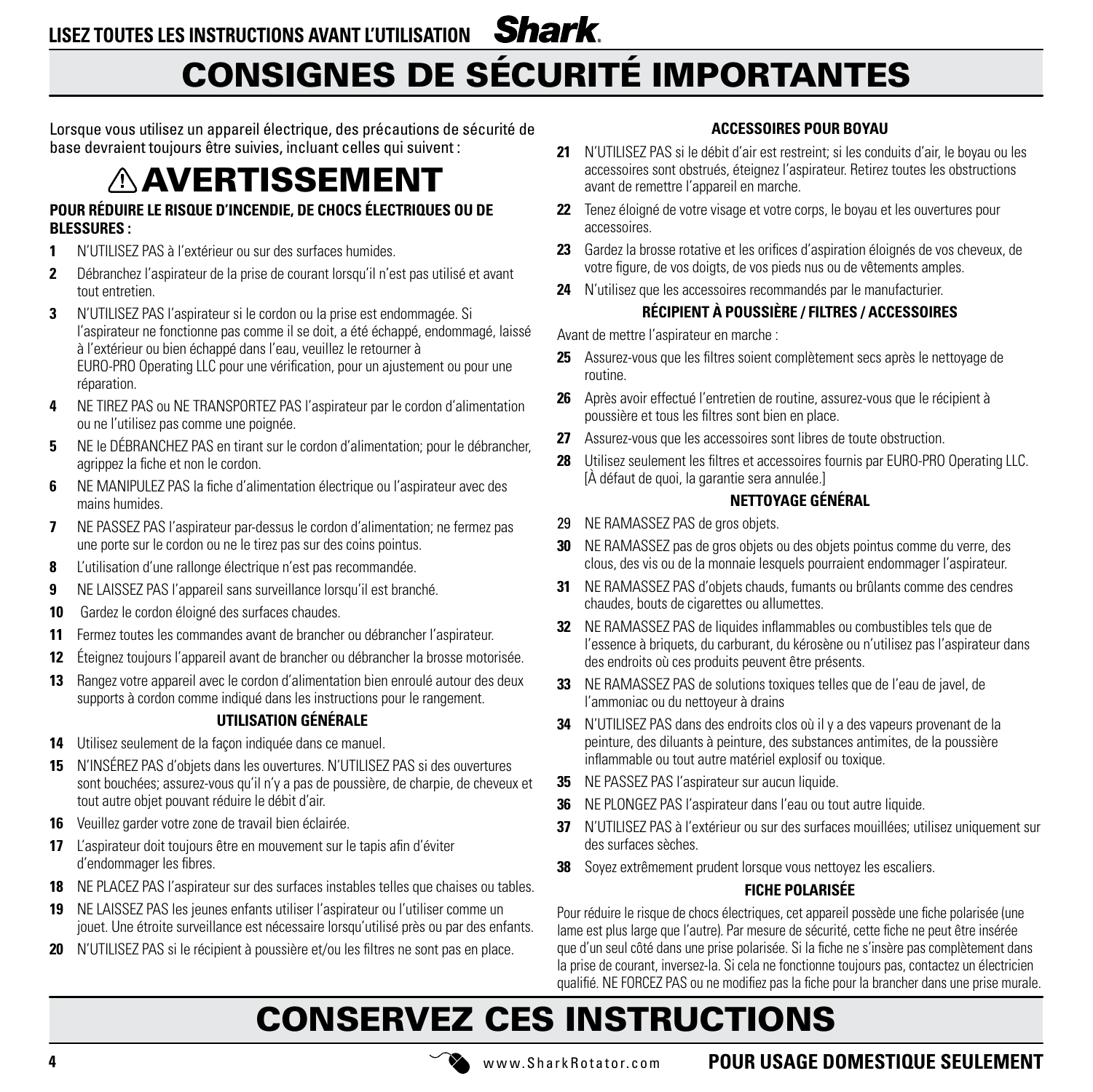### MEDIDAS IMPORTANTES DE SEGURIDAD

Al usar aparatos eléctricos, siempre debe seguir precauciones básicas de seguridad, incluyendo las siguientes:

### ADVERTENCIA

#### **PARA REDUCIR EL RIESGO DE INCENDIO, DESCARGA ELÉCTRICA O DAÑOS PERSONALES:**

- **1** NO la utilice en el exterior o en superficies húmedas.
- **2** Desenchúfela del tomacorriente cuando no la utilice y antes de limpiarla.
- **3** NO use la aspiradora si el cable o el enchufe están dañados. Si la aspiradora no funciona como debe, ha sufrido caídas, daños, se ha dejado en el exterior o caído en el agua, retórnela a EURO-PRO Operating LLC para que sea examinada, reparada o ajustada.
- **4** NO arrastre o transporte la aspiradora tirando del cable ni use el cable como un mango.
- **5** NO la desenchufe tirando del cable; para desenchufarla, sostenga el enchufe, no el cable.
- **6** NO toque el enchufe o la aspiradora con las manos húmedas.
- **7** NO pase la aspiradora sobre el cable de alimentación, no apriete el cable al cerrar una puerta ni tire del cable a través de bordes filosos.
- **8** NO se recomienda el uso de un cable de extensión.
- **9** NO deje la aspiradora desatendida cuando esté enchufada.
- **10** Mantenga el cable alejado de superficies calientes.
- **11** Apague todos los controles antes de enchufar o desenchufar la aspiradora.
- **12** Apague siempre la aspiradora antes de conectar o desconectar el cabezal motorizado.
- **13** Guarde su aspiradora con el cable de alimentación enrollado en los dos soportes como se muestra en las instrucciones de almacenamiento

#### **USO GENERAL**

- **14** Utilícela solamente como se indica en este manual.
- **15** NO introduzca ningún objeto en las ranuras. NO la use con ninguna abertura tapada; manténgalas libres de polvo, pelusa, pelos y cualquier otra cosa que pudiera reducir el flujo de aire.
- **16** Mantenga el área de trabajo bien iluminada.
- **17** Mantenga la aspiradora en movimiento sobre la superficie de la alfombra todo el tiempo para evitar dañar las fibras de la alfombra.
- **18** NO coloque la aspiradora sobre superficies inestables como sillas o mesas.
- **19** NO permita que los niños pequeños usen la aspiradora o que se utilice como un juguete. Debe tener mucho cuidado al ser utilizada por o cerca de niños.
- **20** NO la utilice sin el recipiente de la tierra y/o los filtros instalados en su lugar.

#### **ACCESORIOS PARA LA MANGUERA**

- **21** NO los use si el flujo de aire está restringido; si las aberturas de circulación de aire, la manguera o los accesorios se tapan, apague la aspiradora. Saque todas las obstrucciones antes de volver a encender la unidad.
- **22** Mantenga el extremo de la manguera y las aberturas de los accesorios alejados de la cara y del cuerpo.
- **23** Mantenga las herramientas de limpieza y las aberturas de succión de la manguera alejados del cabello, la cara, los dedos, los pies o ropa suelta.
- **24** Use únicamente los accesorios recomendados por el fabricante.

#### **RECIPIENTE PARA LA TIERRA/FILTROS/ACCESORIOS**

Antes de encender la aspiradora:

- **25** Verifique que todos los filtros estén completamente secos luego de limpiarlos.
- **26** Verifique que el recipiente para la tierra y todos los filtros estén en su lugar luego de realizar el mantenimiento de rutina.
- **27** Verifique que los accesorios no estén tapados.
- **28** Use únicamente filtros y accesorios proporcionados por EURO-PRO Operating LLC. [El no hacerlo invalidará la garantía].

#### **LIMPIEZA GENERAL**

- **29** NO aspire objetos muy grandes.
- **30** NO aspire objetos duros o filosos como vidrios, clavos, tornillos, monedas, los que podrían dañar la aspiradora.
- **31** NO aspire objetos con fuego o humeantes tales como carbón caliente, colillas de cigarrillos o fósforos.
- **32** NO aspire materiales inflamables o combustibles como líquido para encendedor o queroseno, ni use la aspiradora en áreas en las cuales puedan estar presentes.
- **33** NO la use para aspirar soluciones tóxicas tales como lavandina, amoníaco o destapa cañerías.
- **34** NO la use en lugares cerrados y con vapores de pintura, diluyente de pintura, substancias antipolilla, polvo inflamable u otros materiales explosivos o tóxicos.
- **35** NO aspire ningún líquido.
- **36** NO sumerja la aspiradora en agua o ningún otro líquido.
- **37** NO la use en el exterior o en superficies mojadas; úsela únicamente en superficies secas.
- **38** Tenga especial cuidado al limpiar escaleras.

#### **ENCHUFE POLARIZADO**

Para reducir el riesgo de una descarga eléctrica, esta aspiradora posee un enchufe polarizado (una pata es más ancha que la otra). Como medida de seguridad, este cable entrará únicamente en un tomacorriente polarizado. Si el enchufe no entra completamente en el tomacorriente, inviértalo. Si aún no entra, llame a un electricista calificado. NO lo fuerce dentro del tomacorriente ni trate de modificarlo para que calce.

## CONSERVE ESTAS INSTRUCCIONES

**PARA USO DOMÉSTICO SOLAMENTE**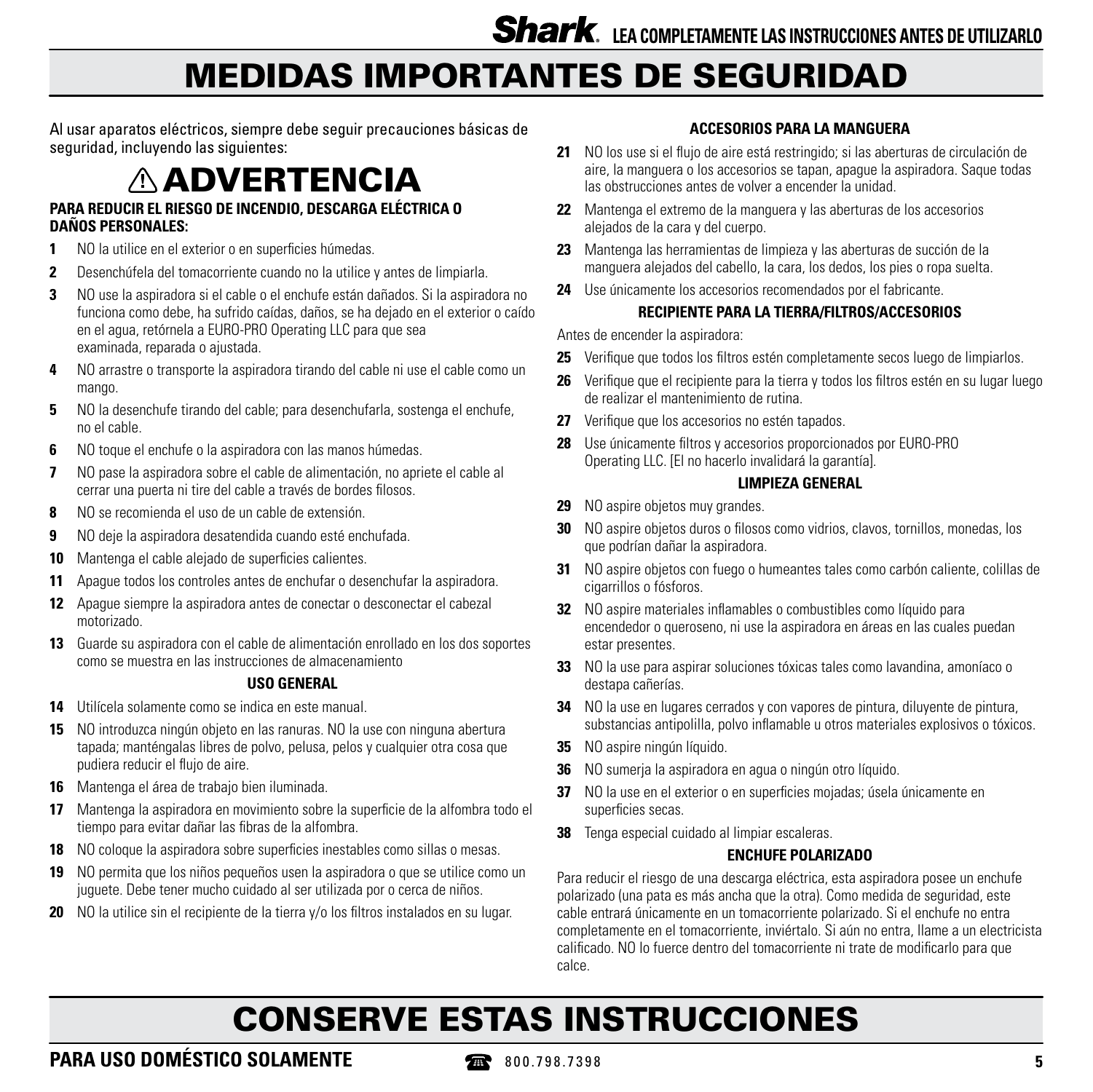- **1** Place the vacuum pod onto floor nozzle.
- **2** Slide wand into base of the pod.
- **3** Insert handle into the top of the wand.
- **4** Attach flex hose into base of the pod.
- **5** Insert the crevice tool and dusting brush into the accessory clips as shown.
- **6** Tuck the hose between the two accessory clips.

#### **ASSEMBLY**



- **1** Coloque el cuerpo de la aspiradora sobre la boquilla para piso.
- **2** Deslice la varilla dentro de la base del cuerpo.
- **3** Inserte el mango en la parte de arriba de la varilla.
	- **4** Coloque la manguera flexible dentro de la base del cuerpo.
- **5** Inserte el cabezal esquinero y el cepillo limpiador dentro de los soportes para accesorios como se muestra.
- **6** Enganche la manguera entre los dos soportes para accesorios.

#### **ARMADO**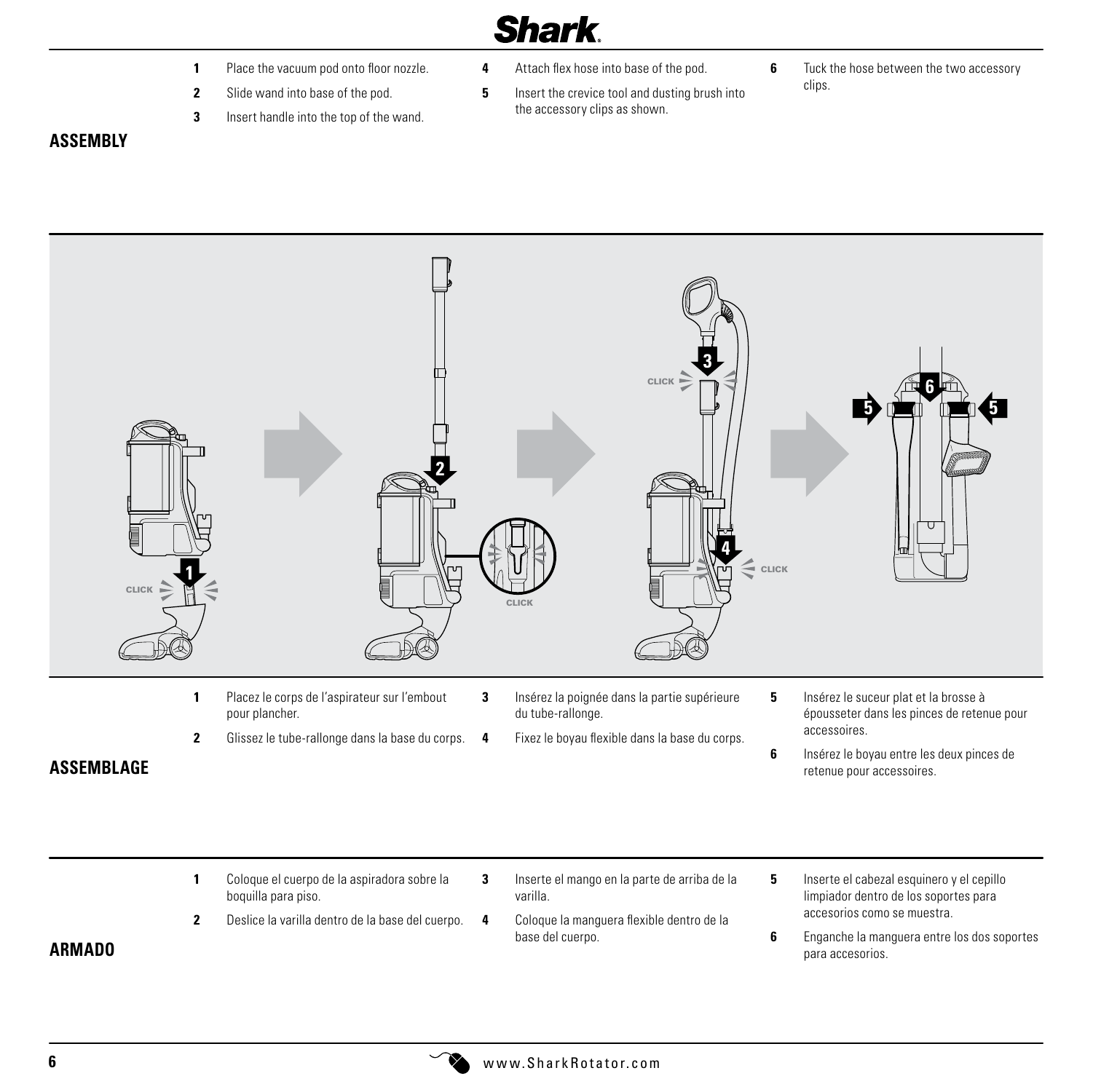- **1** Press POWER to clean bare floor surfaces, area rugs or areas above-floor. The brushroll will not spin in this mode.
- **UPRIGHT CLEANING**
- **2** Press POWER and BRUSHROLL to clean carpets. The brushroll indicator lights will illuminate GREEN. If there is a jam, the indicator light on floor nozzle will illuminate RED. Refer to

MAINTENANCE (P13) for instructions on removing blockages.

**3** Place your left foot gently on the floor nozzle and tilt the handle back to start cleaning. Note: The brushroll will only spin once the vacuum is reclined back.

- **4** To clean with hose, press the WAND or HANDLE release button (depending on the amount of reach required) then lift handle up.
- **5** Insert wand or handle directly into desired tool.
- **ABOVE FLOOR CLEANING**
- **6** Pivot back to release tool from accessory clip.

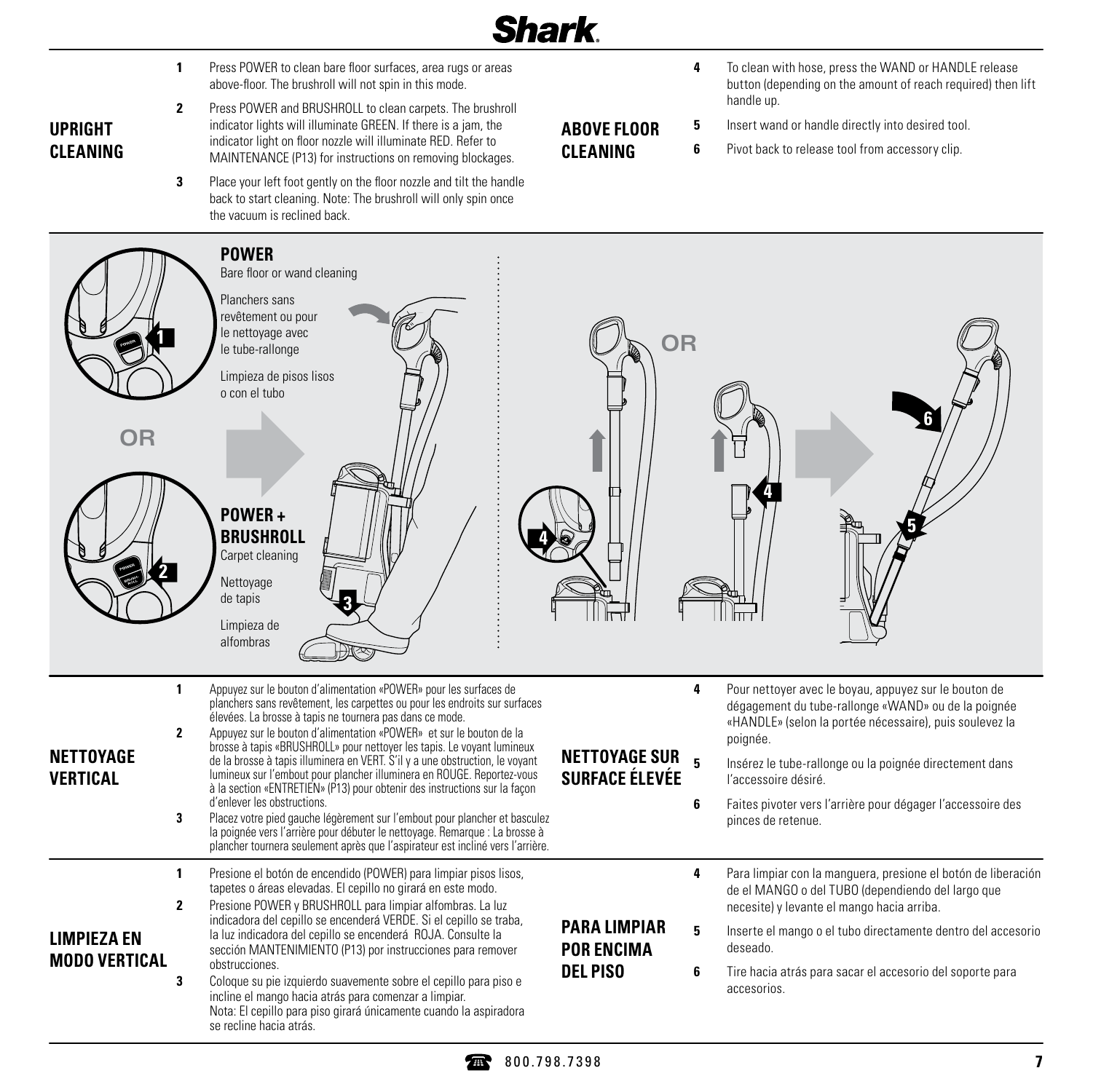**LIFT-AWAY™ CLEANING**

**Use for portable cleaning on stairs or anywhere**

- **1** Press LIFT-AWAY to lift the pod off the floor nozzle.
- **2** To clean with hose, press the WAND or HANDLE release button then lift handle up.
- **3** Attach desired cleaning tool. Should you need to increase or decrease the amount of suction, refer to Helpful Tips (P11), SUCTION RELEASE.
- **NOTE:** Select cleaning accessories are included with this model. Additional accessories are available for purchase at www.sharkrotator.com or by calling 800.798.7398.

 *For a list of what is included with this model, refer to inside flap of box.*



#### **NETTOYAGE LIFT-AWAYMC**

- **Utilisez pour le nettoyage sur les marches ou ailleurs**
- **1** Appuyez sur «LIFT-AWAY» pour soulever le corps de l'aspirateur de l'embout pour plancher.
- **2** Pour nettoyer avec le boyau, appuyez sur le bouton de dégagement du tube-rallonge «WAND» ou de la poignée «HANDLE», puis soulevez la poignée.
- **3** Fixez l'accessoire désiré. Si vous avez besoin d'augmenter ou de diminuer l'aspiration de l'air, reportez-vous à la section «Conseils utiles» (P11), SORTIE D'ASPIRATION.
- **REMARQUE :** certains accessoires sont inclus avec ce modèle. D'autres accessoires sont disponibles sur le site Web www.sharkrotator.com ou par téléphone au 800.798.7398.

 *Pour une liste de ce qui est inclus avec ce modèle, reportez-vous au rabat intérieur de la boîte.*

#### **LIMPIEZA LIFT-AWAY™**

**Se usa para limpieza portátil en escaleras u otros lugares**

- **1** Presione LIFT-AWAY para sacar el cuerpo de la boquilla para piso.
- **2** Para limpiar con la manguera, presione el botón de liberación de el MANGO o del TUBO y levante el mango hacia arriba.
- **3** Coloque el accesorio de limpieza deseado. Si necesita aumentar o disminuir la succión, consulte Consejos útiles (P11), LIBERACIÓN DE SUCCIÓN.
- **NOTA:** Algunos accesorios de limpieza vienen incluidos con este modelo. Accesorios adicionales se pueden comprar en www.sharkrotator.com o llamando al 800.798.7398.

 *Por una lista de lo que viene incluido con este modelo, consulte la pestaña interna de la caja.*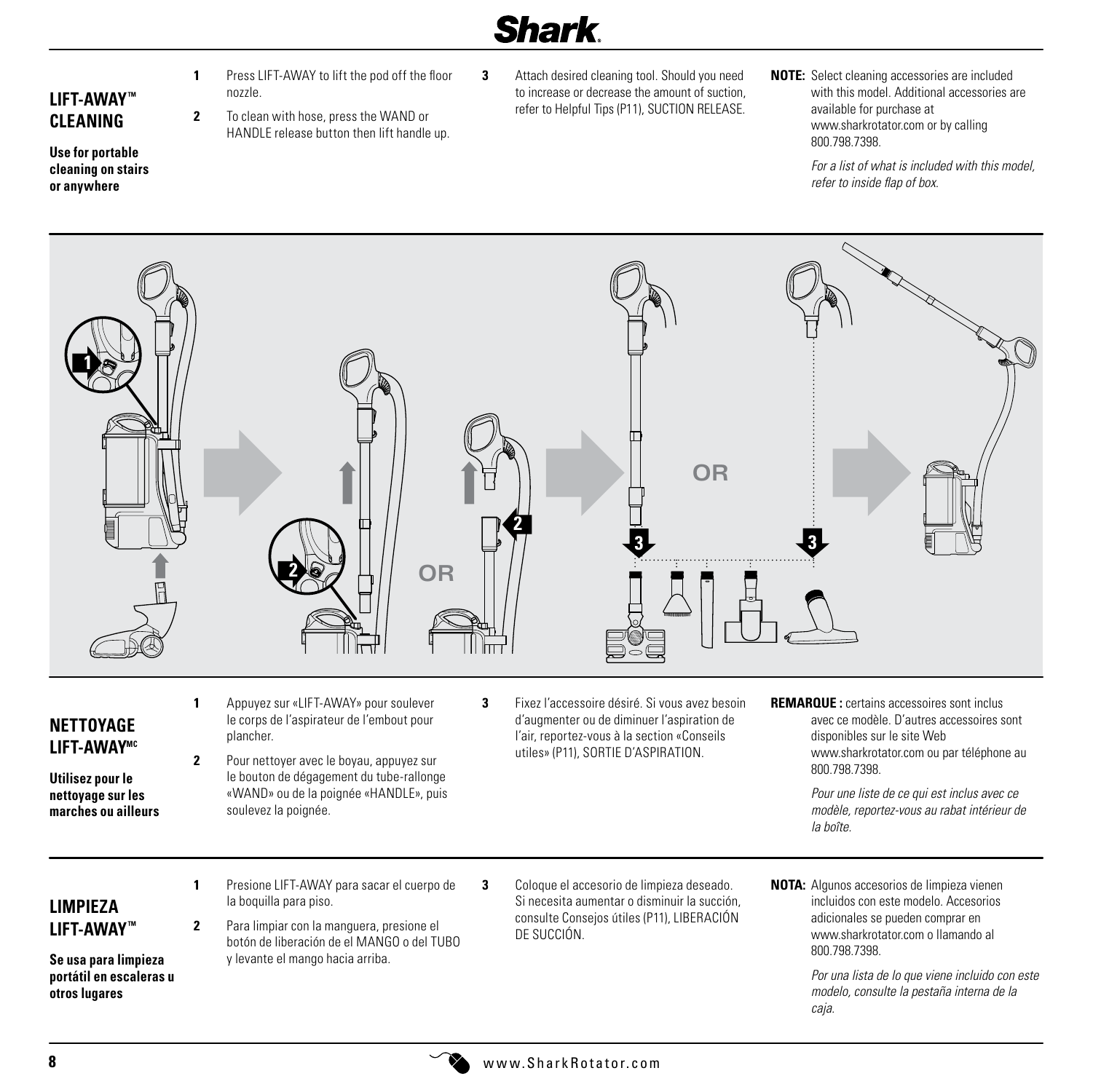#### **DUST-AWAY™ CLEANING**

**In Lift-Away™ mode for a superior barefoot clean**

**1** To attach, slip two of the tabs between the suction nozzle and the Dust-Away™ base and attach them to the front fasteners on the base. Then pull the other two tabs tightly around to the back fastener on the base. **2** To clean, press the WAND release button

then lift handle up.

- **3** Attach Dust-Away™ hard floor attachment onto the end of the extension wand.
- **NOTE:** Select cleaning accessories are included with this model. Additional accessories are available for purchase at www.sharkrotator.com or by calling 800.798.7398.

 *For a list of what is included with this model, refer to inside flap of box.*



**DUST-AWAYMC**

**Le mode Lift-AwayMC offre un nettoyage supérieur pour pieds nus**

- onglets entre la buse d'aspiration et la base Dust-Away<sup>MC</sup> et attachez toutes les deux aux attaches de devant sur la base. Ensuite, tirez les deux autres onglets et serrez-les bien à l'attache située à l'arrière sur la base.
- **2** Pour nettoyer; appuyez sur le bouton de relâche du tube-rallonge «WAND» et levez ensuite la poignée.

**1** Para conectarlo, ponga dos de las aletas entre **3** 

la varilla y luego levante el mango.

- **3** Conecte el accesorio Dust-Away™ para piso no alfombrado a la punta de la varilla alargadora.
- **NOTA:** Algunos accesorios de limpieza vienen incluidos con este modelo. Accesorios adicionales se pueden comprar en www.sharkrotator.com o llamando al 800.798.7398.

disponibles sur le site Web

800.798.7398.

*la boîte.*

www.sharkrotator.com ou par téléphone au

 *Pour une liste de ce qui est inclus avec ce modèle, reportez-vous au rabat intérieur de* 

 *Por una lista de lo que viene incluido con este modelo, consulte la pestaña interna de la caja.*

#### **LIMPIEZA DUST-AWAY™**

**En el modo Lift-Away™ para una excelente limpieza para estar descalzo**

- la boquilla de succión y la base Dust-Away™ y conéctelas a los fijadores de adelante de la base. Luego tire las otras dos aletas firmemente alrededor del fijador de atrás de la base. **2** Para limpiar, oprima el botón de liberación de
	- - 800.798.7398 **9**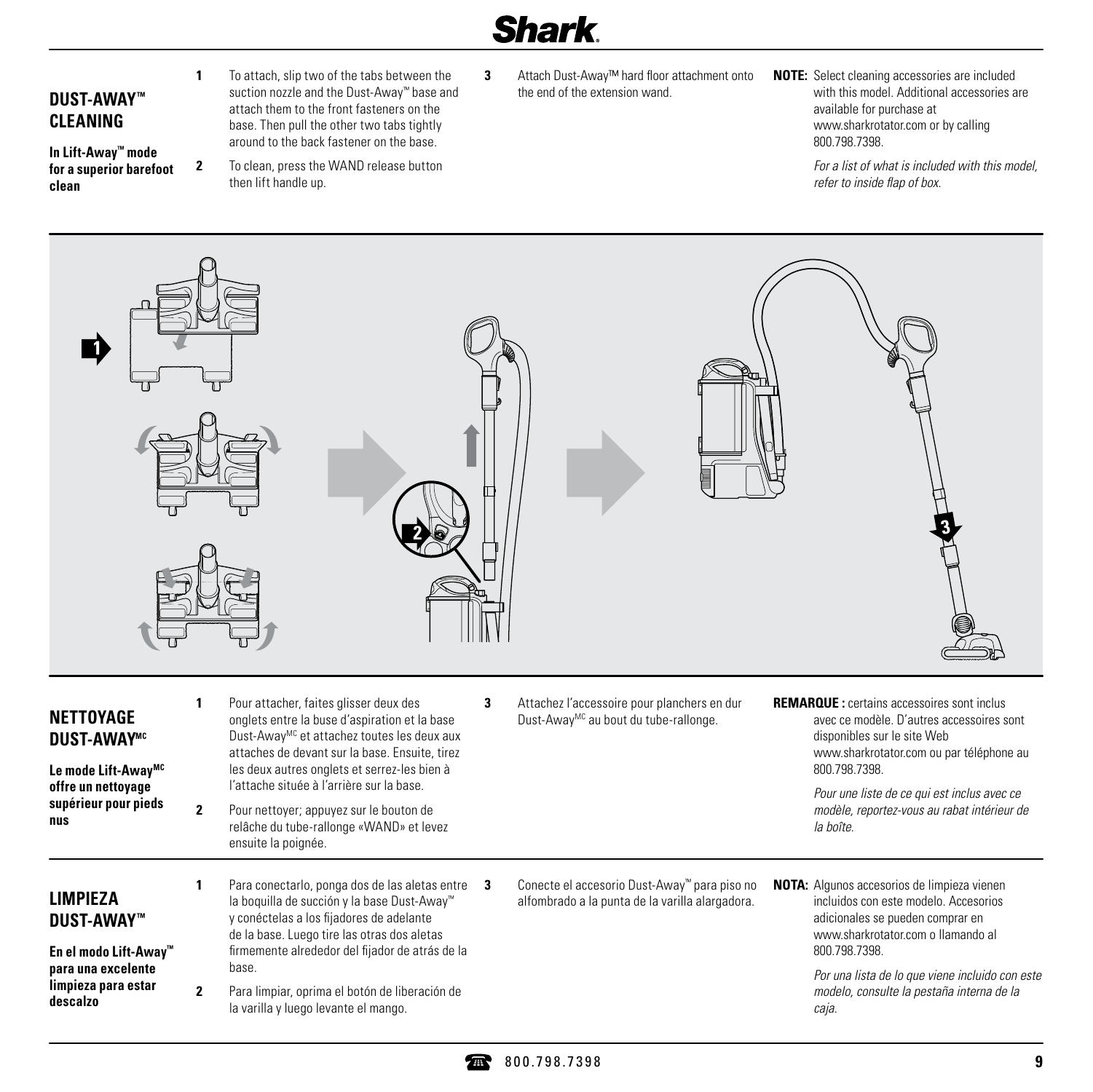### **CANISTER CLEANING**

- **Convert your upright to a convenient canister**
- **1** From the Lift-Away™ mode, place the pod onto the canister caddy.
- **2** Press WAND release button then lift handle up.
- **3** Attach straight suction floor nozzle or other accessory.
- **4** Use the posts on the caddy to store additional cleaning accessories while you clean.
- **5** To release pod from caddy, press LIFT-AWAY and continue to use with cleaning wand or replace wand and pod on floor nozzle per assembly instructions.
- **NOTE:** Select cleaning accessories are included with this model. Additional accessories are available for purchase at www.sharkrotator.com or by calling 800.798.7398.

#### **CANISTER CADDY - XCAD552**

 *For a list of what is included with this model, refer to inside flap of box.*

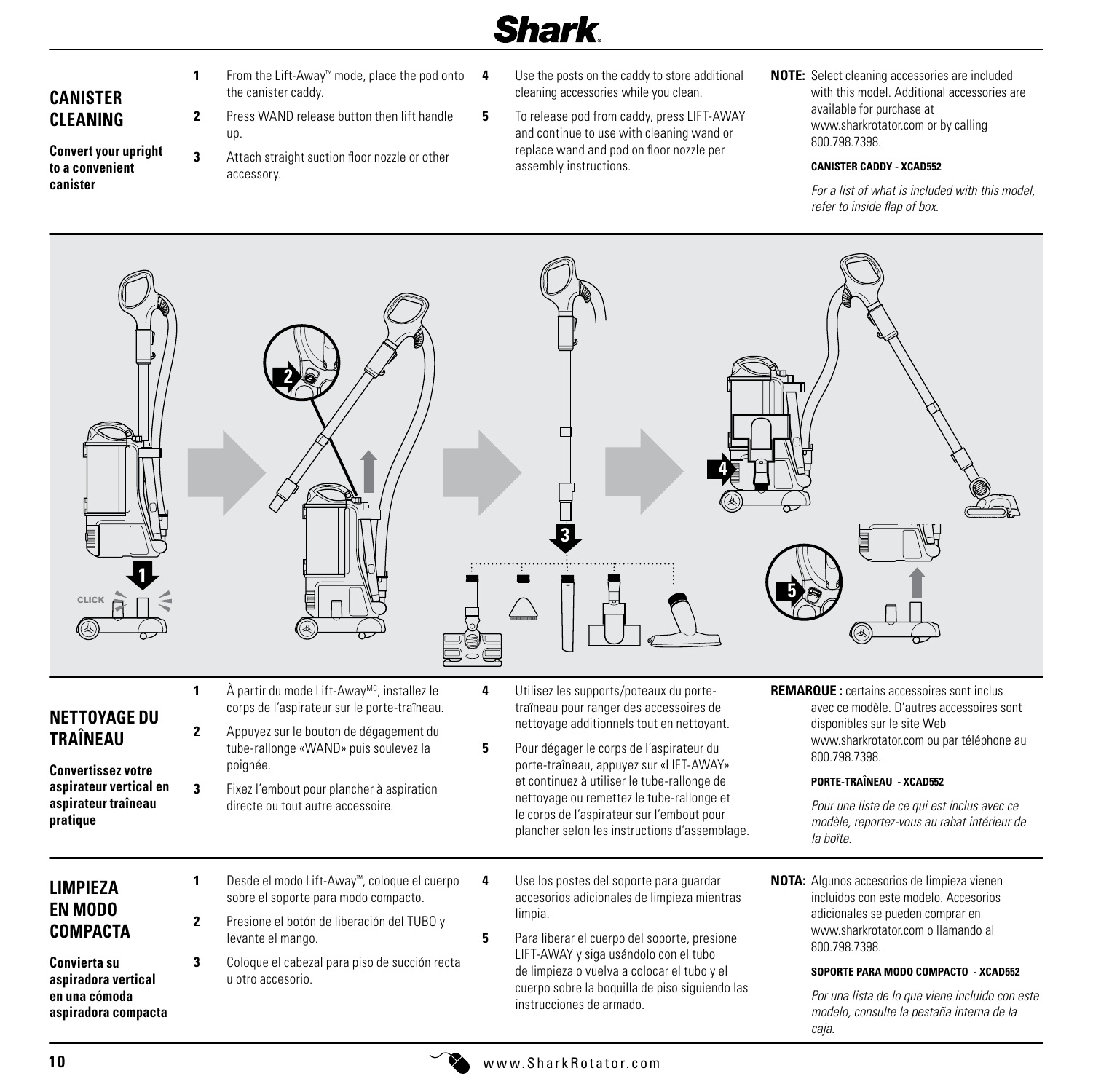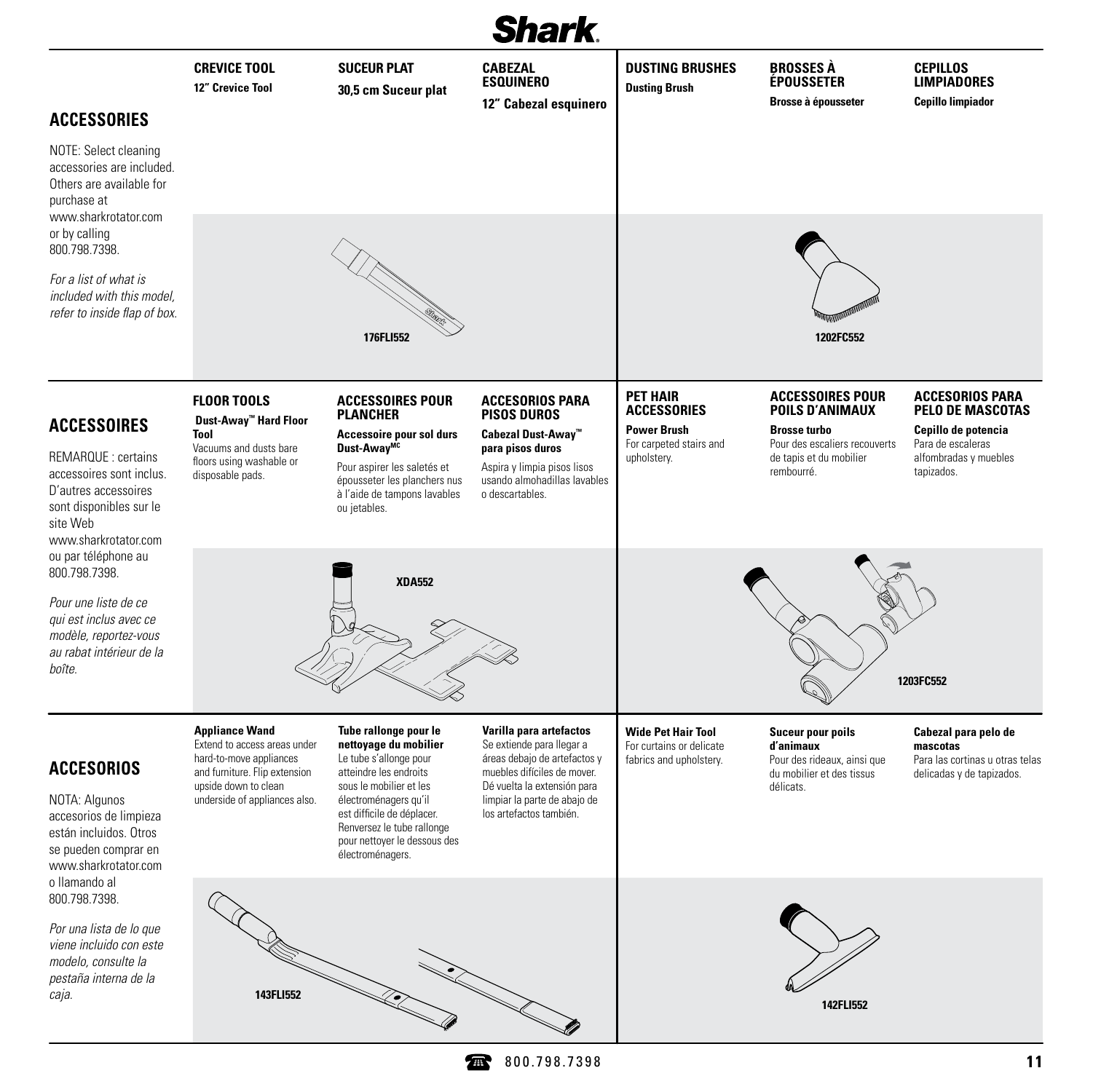#### **SUCTION CONTROL**

**1** This unit is equipped with a suction control collar to help with push and pull on high pile carpets, area rugs and to release suction when dusting delicate objects or drapery. Located at base of top handle, rotate the collar 90° to minimize suction. Be sure to close again for maximum suction.

#### **POWER BUTTONS**

- **2** The POWER button turns on suction only. This is ideal for use on bare floors, delicate area rugs and for use with accessories.
- **3** The BRUSHROLL button spins the floor brush ideal for use on carpeted surfaces. Note: The floor brush will only spin once the vacuum is reclined back.

#### **CORD HOOKS**

**4** For quick cord access, rotate upper hook 180° and remove cord. Rotate it back for cord storage.

#### **HEADLIGHTS**

**5** Designed to illuminate debris in dark areas, the headlights illuminate any time the power is on. The headlights are long-lasting and designed to last the life of the vacuum.

**5**

#### **HEIGHT ADJUSTMENT**

**6** This floor nozzle has been optimized to work on all types of carpets as well as bare floors so there is never any need to adjust heights for different surfaces.

#### **FILTERS**

**7** Remember to clean your filters regularly under normal use. Also, for optimal performance, tap clean filters between washes as needed.



**HELPFUL TIPS**



#### **CONTRÔLE D'ASPIRATION**

**1** Cet appareil est doté de collier pour le contrôle d'aspiration afin d'aider à pousser et à tirer lorsque vous passez l'aspirateur sur des tapis à poils longs, sur des carpettes et pour relâcher l'aspiration lorsque vous époussetez des objets délicats ou des rideaux. Situé à la base de la poignée supérieure, tournez le collier à 90° pour réduire l'aspiration. Assurez-vous de le refermer pour une aspiration maximale.

#### **BOUTONS D'ALIMENTATION**

**2** Le bouton d'alimentation «POWER» met uniquement l'aspiration en marche. Ceci est idéal pour les planchers sans revêtement, les carpettes délicates et pour une utilisation avec les accessoires.

#### **CONTROL DE SUCCIÓN**

**1** Esta unidad viene equipada con un cuello de control de succión para ayudarle a moverse en alfombras altas, tapetes y para liberar la succión al limpiar objetos delicados o cortinas. Se encuentra en la base del mango superior y lo puede rotar 90° para minimizar la succión. Asegúrese de volver a cerrarlo para obtener la máxima succión.

#### **BOTONES DE ENCENDIDO**

**2** El botón de encendido (POWER) enciende la succión únicamente. Esto es ideal para usar en pisos lisos, tapetes delicados y para usar con accesorios.

**3** Le bouton «BRUSHROLL» met en marche la rotation de la brosse à plancher et elle est idéale pour les surfaces avec du tapis. Remarque : la brosse à plancher tournera uniquement lorsque l'aspirateur est incliné vers l'arrière.

#### **CROCHETS POUR LE CORDON**

**4**

**4** Pour un accès rapide au cordon, tournez le crochet supérieur à 180° et retirez le cordon. Retournez-le à sa position d'origine pour le rangement.

#### **PHARES**

- **5** L'éclairage à l'avant est conçu pour illuminer les débris dans les zones sombres et pour éclairer chaque fois que l'appareil est allumé.
- **3** El botón BRUSHROLL hace girar el cepillo para pisos, ideal para superficies alfombradas. Nota: El cepillo para piso girará únicamente cuando la aspiradora se recline hacia atrás.

#### **GANCHOS PARA EL CABLE**

**4** Para rápido acceso al cable, rote el gancho superior 180° y remueva el cable. Gírelo nuevamente a su posición inicial para guardarlo.

#### **FOCOS**

**5** Diseñados para iluminar desechos en lugares oscuros, se encienden cuando la aspiradora está encendida.

Les lampes d'éclairage sont de longue durée et furent conçues pour durer pendant toute la vie de l'aspirateur.

**7**

#### **AJUSTEMENT DE LA HAUTEUR**

**6** Cet embout pour plancher a été optimisé pour fonctionner sur tous les types de tapis ainsi que sur les planchers sans revêtement, pour ne pas avoir à ajuster la hauteur pour différentes surfaces.

#### **FILTRES**

**7** N'oubliez pas de nettoyer vos filtres régulièrement lors de conditions normales d'utilisation. Également, pour obtenir une performance optimale, secouez-les entre les lavages.

> Los focos son duraderos y están diseñados para durar lo mismo que la aspiradora.

#### **AJUSTE DE ALTURA**

**6** Esta boquilla para piso está optimizada para funcionar en todo tipo de alfombra y en pisos lisos de modo que no hace falta ajustar la altura para diferentes superficies.

#### **FILTROS**

**7** Recuerde limpiar sus filtros regularmente bajo condiciones de uso normal. También, para un rendimiento óptimo, sacuda los filtros entre lavados si es necesario.

**CONSEJOS ÚTILES**

**CONSEILS PRATIQUES**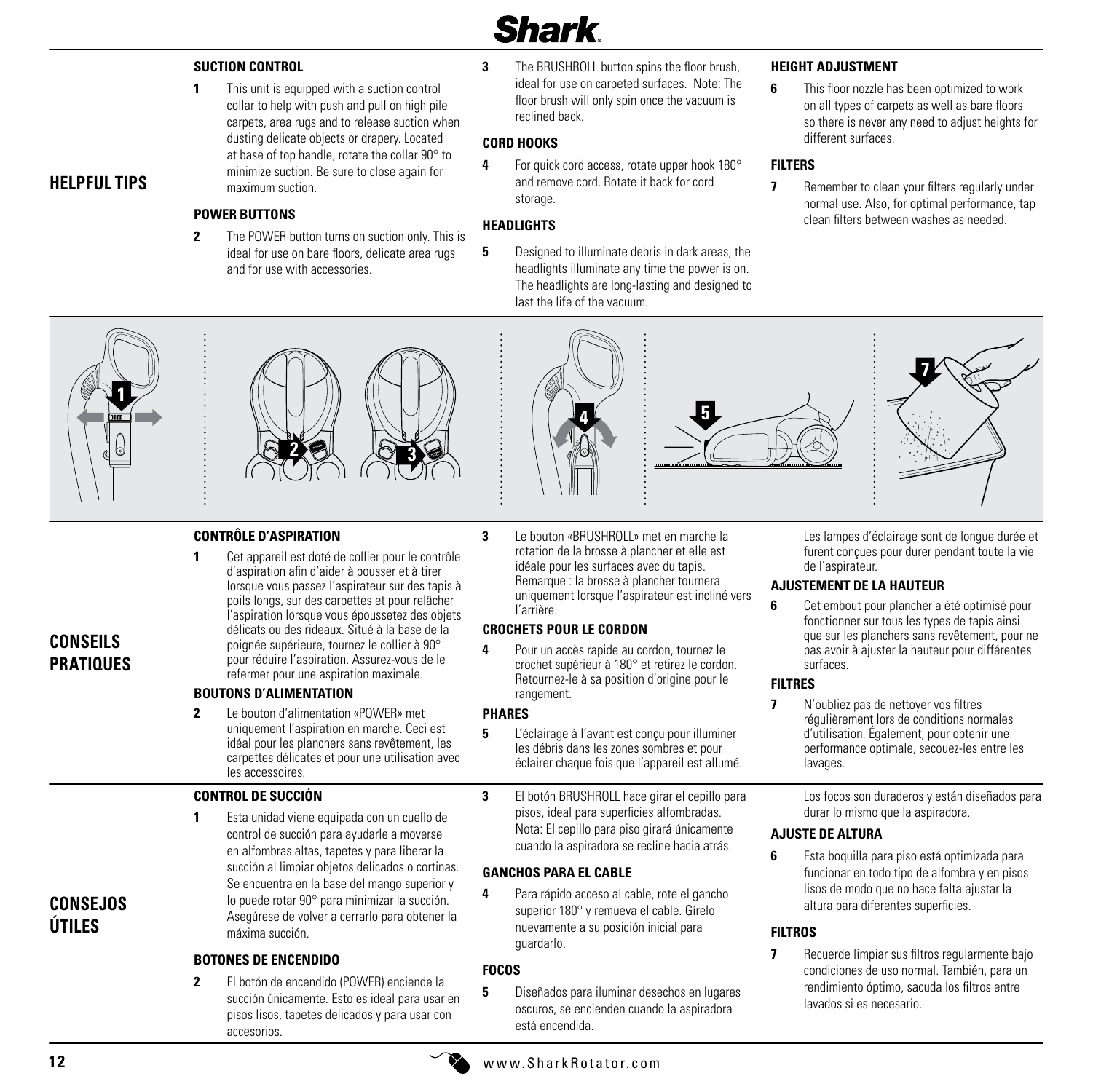#### **EMPTY THE DUST CUP**

- **1** Pull up on the dust cup release latch and lift the dustcup off the pod.
- **2** Holding the dust cup over a garbage bag or can, press the bottom empty release latch.
- **3** Press the top dust cup release latch to access the dust screen and remove built-up debris as required. With the dust screen removed, turn the dust cup over and empty the upper chamber

by holding it by the recessed handle underneath the dust cup.

#### **CLEAN THE FILTERS**

### **See cleaning schedule on page 2**

**4** With the dust cup removed, remove and rinse the foam and felt filters every 3 months. Let air dry completely before replacing. Hand wash only. Tap loose dirt off filters between washes as needed.

**5** Once a year open the filter grill and remove and rinse the HEPA filter. Let air dry completely before replacing. Hand wash only.



#### **VIDER LE RÉCIPIENT À POUSSIÈRE**

- **1** Tirez le loquet de dégagement du récipient à poussière et soulevez-le du corps de l'aspirateur.
- **ENTRETIEN**

**MAINTENANCE**

- **2** Tenez le récipient à poussière au-dessus d'un sac à ordures ou une corbeille, puis appuyez le loquet de dégagement inférieur pour le vider.
	- **3** Appuyez sur le loquet de dégagement supérieur pour accéder à l'écran anti poussière et enlevez les débris accumulés

#### **VACIADO DEL RECIPIENTE DE LA TIERRA**

- **1** Tire hacia arriba de la traba para liberar el recipiente de la tierra y saque el recipiente de la tierra del cuerpo de la aspiradora.
- **2** Sostenga el recipiente de la tierra sobre un cesto o una bolsa de basura y presione el botón para abrir la tapa de abajo. **MANTENIMIENTO**
	- **3** Presione el botón de liberación de la tapa superior del recipiente de la tierra para

au besoin. Avec l'écran anti poussière enlevé, retournez le récipient à poussière et videz la chambre supérieure en la tenant par la poignée encastrée sous le récipient à poussière.

#### **NETTOYER LES FILTRES**

#### **Consultez la section « Horaire de nettoyage » à la page 2**

**4** Avec le récipient à poussière enlevé, sortez et rincez le filtre en mousse et celui de feutre

> acceder a la rejilla y remover la acumulación de desechos si es necesario. Con la rejilla contra polvo removida, dé vuelta el recipiente de la tierra y vacíe la cámara superior sosteniéndola por el mango empotrado que está debajo del recipiente.

#### **LIMPIE LOS FILTROS Vea el programa de limpieza en la página 2**

**4** Con el recipiente de la tierra fuera de la

à tous les 3 mois. Laissez sécher à l'air libre complètement avant de les remettre dans l'aspirateur. Lavage à la main uniquement. Tapotez et secouez, au besoin, les filtres pour dégager la saleté entre les lavages.

**5** Une fois par année, ouvrez la grille du filtre, puis sortez et rincez le filtre HEPA. Laissez sécher à l'air libre complètement avant de le remettre dans l'aspirateur. Lavage à la main uniquement.

> aspiradora, saque y enjuague los filtros de espuma y de fieltro cada 3 meses. Deje que se sequen completamente al aire antes de volver a instalarlos. Lávelos a mano únicamente. Sacuda la basura de los filtros entre lavados si es necesario.

**5** Una vez al año, abra la rejilla del filtro v saque y enjuague el filtro HEPA. Déjelo secar completamente al aire antes de volverlo a colocar. Lávelo a mano únicamente.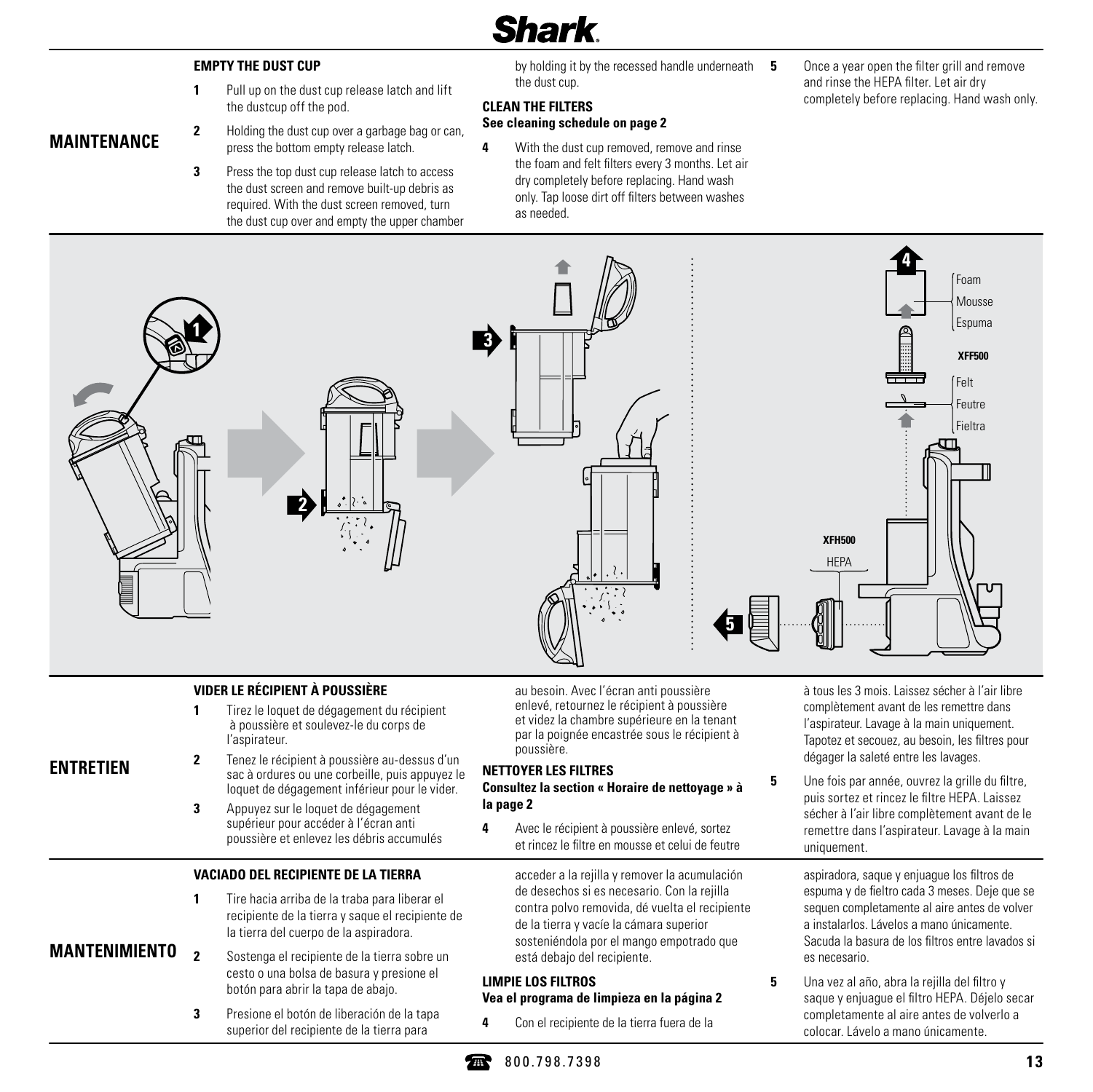#### **CHECK FOR BLOCKAGES REMOVE AND INSPECT:**

#### **1 HOSE AND TUBES**

**MAINTENANCE**

 Remove floor nozzle, dustcup and hose and shine a flashlight in all the intake openings to check for possible blockage.

#### **2 BOTTOM OF FLOOR NOZZLE**

- **a** Using a coin, turn the locking screws to the unlock position and pull up to expose the airway. Remove any obstructions, close and relock.
- **b** Remove any string, carpet fibers or hair that may be wrapped around the brushroll.

#### **3 HOSE CUFF AT BASE OF POD**

- **c** Squeeze tabs and remove hose.
- **d** Tilt elbow down 90°.
- **e** Press elbow release latch.
- **f** Remove elbow and check for blockages.
- **g** Replace elbow by inserting gasket end back into the opening and clip back into the latch.













#### **VÉRIFICATION DES OBSTRUCTIONS POUR VÉRIFIER LA PRÉSENCE D'OBSTRUCTIONS, ENLEVEZ ET INSPECTEZ :**

#### **ENTRETIEN**

**MANTENIMIENTO**

**1 BOYAU ET TUBES**

 Cet appareil est doté d'un couvercle transparent sur le dessus de la conduite d'entrée d'air. Enlevez l'embout pour plancher et le boyau, puis éclairez le haut et le bas avec une lampe de poche pour des obstructions.

#### **VERIFICACIÓN DE OBSTRUCCIONES**

#### **PARA REVISAR POR OBSTRUCCIONES, REMUEVA E INSPECCIONE:**

#### **1 MANGUERAS Y TUBOS**

 Esta unidad está equipada con una tapa transparente en la parte superior del conducto de entrada. Saque el cabezal para piso y la manguera y apunte una linterna desde abajo para encontrar una posible obstrucción.

#### **2 PARTIE INFÉRIEURE DE L'EMBOUT POUR PLANCHER**

- **a** À l'aide d'une pièce de monnaie, tournez les vis de verrouillage à la position déverrouillée et tirez vers le haut pour exposer la voie d'air. Enlevez toute obstruction, fermez et verrouillez.
- **b** Enlevez les fils, les fibres de tapis ou les cheveux qui peuvent être enroulés autour de la brosse à tapis.

#### **2 BOQUILLA INFERIOR DE PISO**

- **a** Con una moneda, gire los tornillos de traba hasta la posición destrabada y tire hacia arriba para exponer el conducto de aire. Saque toda obstrucción, ciérrelo y vuelva a trabarlo.
- **b** Remueva todos los hilos, fibras de alfombra o pelo que pudiera estar enrollado alrededor del cepillo.

#### **3 COLLET DU BOYAU À LA BASE DU CORPS DE L'ASPIRATEUR**

- **c** Pincez les languettes et enlevez le boyau.
- **d** Inclinez le coude vers le bas à 90 °.
- **e** Appuyez sur le loquet de dégagement du coude.
- **f** Enlevez le coude et vérifiez pour des obstructions.
- **g** Remettez le coude en insérant l'extrémité du joint d'étanchéité dans l'ouverture et réinsérez-le dans le loquet.

#### **3 CONECTOR DE MANGUERA EN LA BASE DEL CUERPO**

- **c** Apriete las pestañas y remueva la manguera.
- **d** Gire el codo 90° hacia abajo.
- **e** Presione la traba de liberación del codo. **f** Saque el codo y verifique que no esté obstruido.
- **g** Vuelva a colocar el codo insertando el extremo con el sello dentro de la abertura y enganchándolo nuevamente en la traba.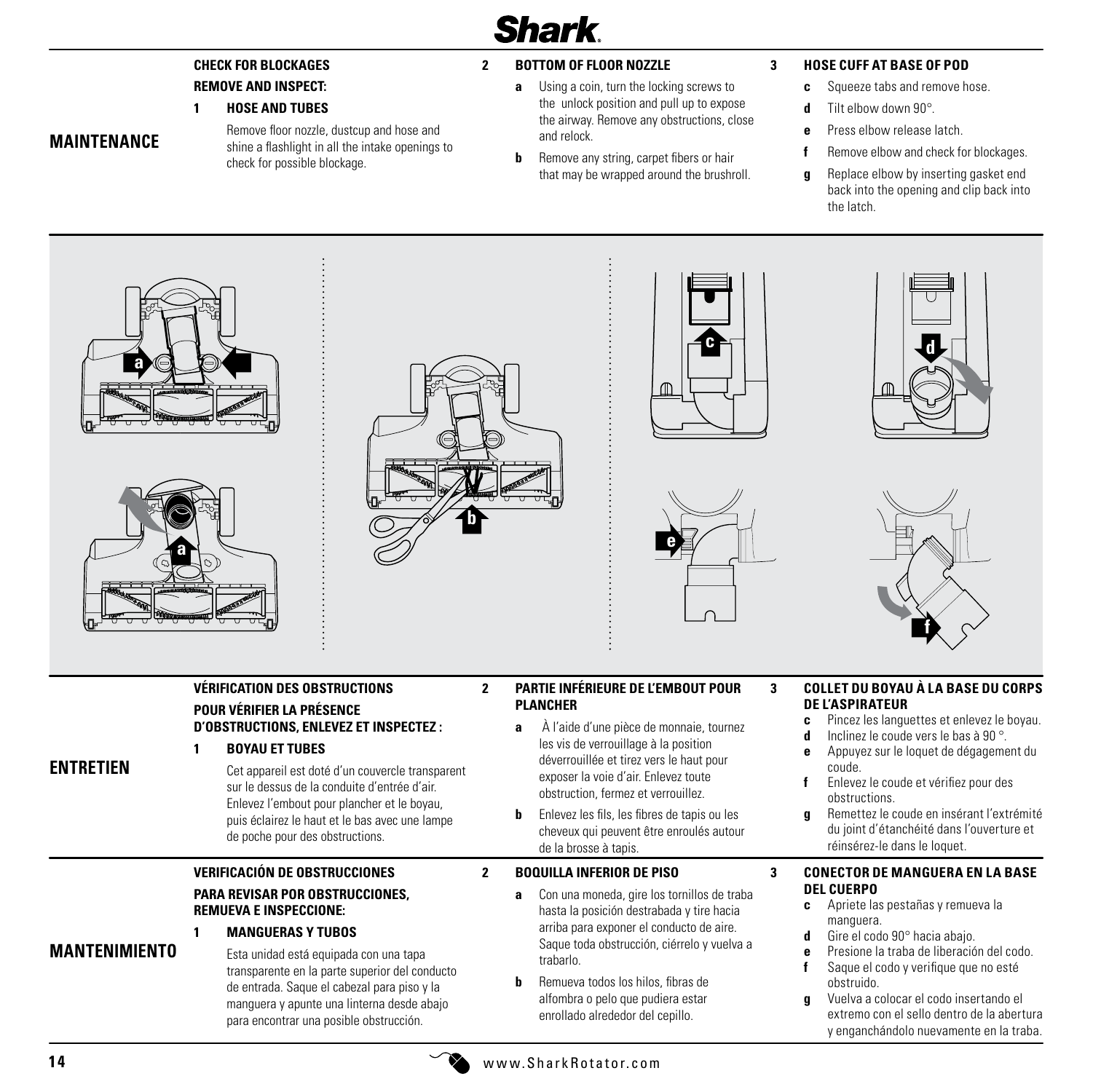### **•** Esta unidad está equipada con un termostato de protección del motor. Si la aspiradora se sobrecalienta por cualquier motivo, el termostato

- **15 15 16 1798.7398 15**
- 

**DE PROBLEMAS**

### **GUÍA DE DIAGNÓSTICO**

#### **La aspiradora no levanta la tierra. No hay succión o es muy baja •** Revise si hay que limpiar los filtros. Siga las

instrucciones para enjuagar y secar los filtros antes de volver a instalarlos en la aspiradora.

**Vacuum is not picking up dirt. No suction or light** 

**•** Check filters to see if they need cleaning. Follow instructions for rinsing and drying the filters before

• Suction is powerful. Take care when vacuuming area rugs or rugs with delicately sewn edges. Open the suction release on the handle to decrease

comment rincer et sécher les filtres avant de les remettre à leur place dans l'aspirateur. • Le récipient à poussière est peut-être plein; videz-le. • Vérifiez le boyau, les connexions du boyau, les buses et les accessoires pour toutes obstructions;

• Fermez la sortie d'aspiration sur la poignée pour augmenter la puissance d'aspiration. **L'aspirateur soulève les carpettes**

• L'aspiration est puissante. Soyez prudent lorsque vous passez l'aspirateur sur des carpettes ou sur des tapis avec des bords à coutures délicates. Ouvrez la sortie d'aspiration sur le boyau pour diminuer la puissance d'aspiration.

re-inserting back into the vacuum. • Dust cup may be full; empty dust cup. • Check hose, hose connections, nozzles and

**suction**

required.

**TROUBLE-SHOOTING GUIDE**

**GUIDE DE DÉPANNAGE**

suction power. **Vacuum lifts area rugs**

suction power.

**aspiration ou peu d'aspiration**

dégagez-les si nécessaire.

- El recipiente de la tierra puede estar lleno; vacíelo.
- Revise que no haya ninguna obstrucción en la manguera, sus conexiones, las boquillas y los accesorios; limpie las obstrucciones si es necesario.
- Cierre el control de liberación de succión del mango para aumentar la potencia de succión.

### **La aspiradora levanta tapetes**

• Demasiada succión. Tenga cuidado al aspirar tapetes o alfombras con bordes bordados delicados. Abra el control de liberación de succión del mango para disminuir la potencia de succión.

- a encenderla con el botón de encendido (POWER) para limpiar con succión únicamente. **El cepillo no gira**
	- Incline el mango hacia usted y libere la boquilla para piso de modo que desactive la función de apagado automático.
	- Encienda la unidad presionando el botón del cepillo giratorio (BRUSHROLL).
	- Apague y desenchufe inmediatamente la aspiradora, desconecte la boquilla y remueva la obstrucción antes de volver a conectarla y de volver a encender la aspiradora.

#### **La aspiradora se apaga sola**

**L'aspirateur ne ramasse pas la saleté. Aucune**  • Vérifiez les filtres pour voir s'ils ont besoin d'être nettoyés. Suivez les instructions pour savoir • Éteignez l'appareil pour désengager la brosse à tapis et remettez l'appareil en marche en utilisant le bouton d'alimentation «POWER» pour un nettoyage avec aspiration uniquement.

#### **La brosse à tapis ne tourne pas**

- Tirez la poignée vers vous et dégagez l'embout pour plancher pour désengager la fonction de fermeture automatique.
- Veuillez mettre l'appareil en marche en appuyant sur le bouton de la brosse à tapis «BRUSHROLL».
- Mettez immédiatement l'aspirateur hors tension et débranchez-le; débranchez la buse et enlevez l'obstruction avant de brancher et de remettre l'aspirateur en marche.

#### **L'aspirateur s'éteint de lui-même**

• Cet appareil est doté d'un thermostat de protection du moteur. Si pour quelque raison votre aspirateur surchauffait, le thermostat éteindrait

• Apague la unidad para destrabar el cepillo y vuelva

accessories for blockages; clear blockages if • Close the suction release on the handle to increase • Immediately turn off and unplug vacuum, disconnect the nozzle and remove blockage before reconnecting and turning vacuum back on.

#### **Vacuum turns off on its own**

**•** This vacuum cleaner is equipped with a motor protective thermostat. If for some reason your vacuum overheats, the thermostat will automatically turn the unit off. Should this occur, perform the following steps to restart the motor thermostat:

• Turn off the unit to disengage the brush roll and restart with the POWER button for suction only

• Pull the handle toward you and release the floor nozzle to disengage the auto-off feature. • Turn the unit on by pressing the BRUSHROLL button.

- 1. Turn the unit off.
- 2. Unplug the vacuum.
- 3. Empty the dust cup and clean filters.
- 4. Check for blockages in hose, accessories and inlet openings.
- 5. Allow the unit to cool for a minimum of 45 minutes.
- 6. Plug in the vacuum.
- 7. Restart the unit on using either the POWER or BRUSHROLL buttons.
- Note: If vacuum still does not start, contact Customer Service at: 800-798-7398.

automatiquement l'appareil. Si cela se produit, effectuez les étapes suivantes pour réinitialiser le thermostat du moteur :

- 1. Éteignez l'aspirateur.
- 2. Débranchez l'aspirateur.
- 3. Videz le récipient à poussière et nettoyez les filtres.
- 4. Vérifiez s'il y a des obstructions dans le boyau, dans les accessoires et dans les orifices d'entrée.
- 5. Laissez refroidir l'appareil pendant au moins 45 minutes.
- 6. Branchez l'aspirateur.
- 7. Remettez l'appareil en marche soit en utilisant le bouton d'alimentation «POWER» ou le bouton de la brosse à tapis «BRUSHROLL».
- Remarque : si l'aspirateur ne démarre toujours pas, contactez le service à la clientèle au : 800-798-7398.

la apagará automáticamente. Si pasa eso, siga los siguientes pasos para reiniciar el termostato del motor:

- 1. Apague la unidad.
- 2. Desenchufe la aspiradora.
- 3. Vacíe el recipiente para la tierra y limpie los filtros.
- 4. Revise que la manguera, los accesorios y las entradas de aire no estén tapados.
- 5. Permita que la unidad se enfríe durante 45 minutos como mínimo.
- 6. Enchufe la aspiradora.
- 7. Vuelva a encender la unidad con el botón de POWER o el de BRUSHROLL.
- Nota: Si la aspiradora todavía no se enciende, llame a nuestro servicio al cliente al: 800-798-7398.



**Brush roll does not spin**

cleaning.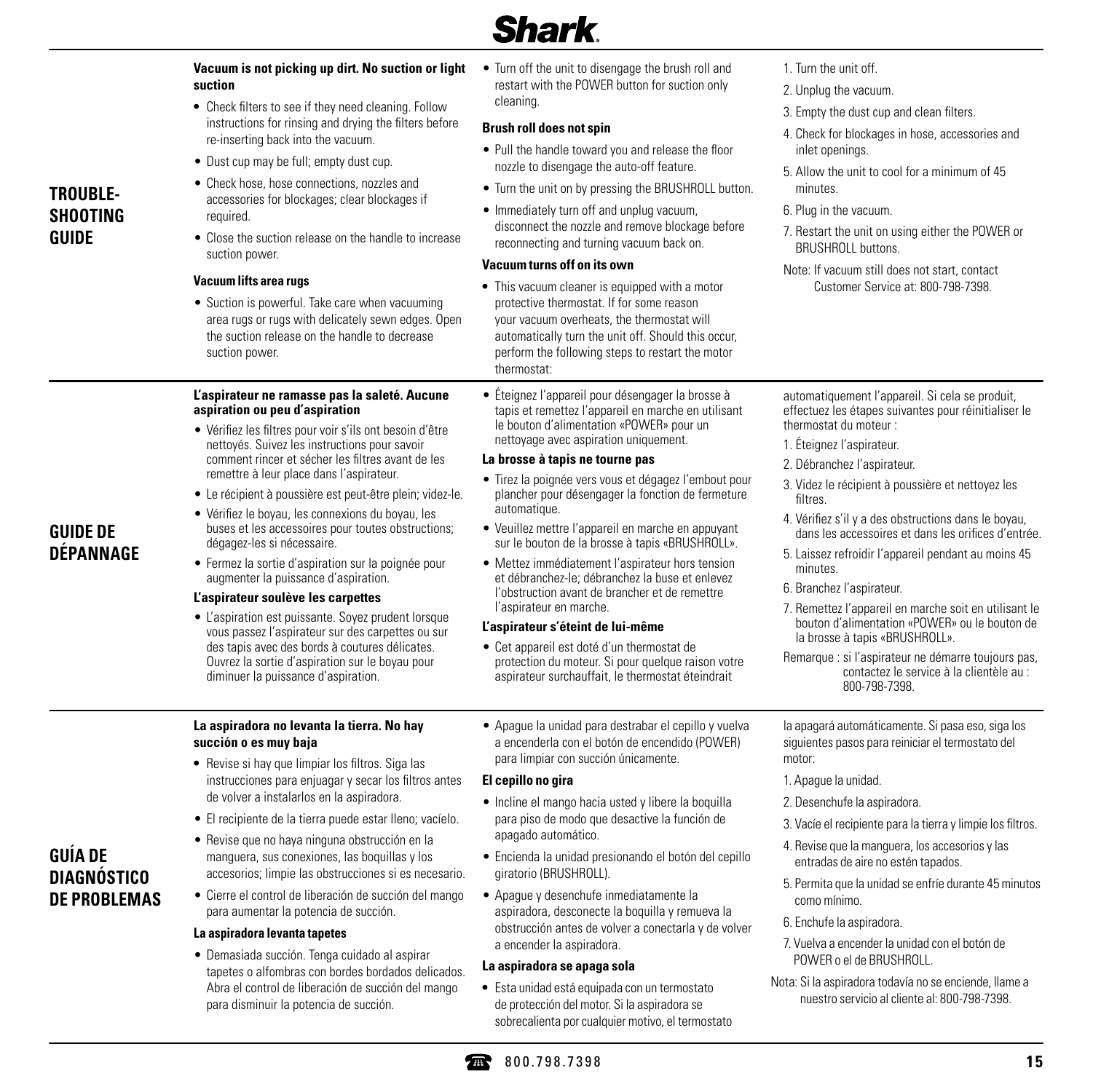| <b>NOTES</b>     |  |
|------------------|--|
| <b>REMARQUES</b> |  |
| <b>NOTAS</b>     |  |
|                  |  |
|                  |  |
|                  |  |
|                  |  |
|                  |  |
|                  |  |
|                  |  |
|                  |  |
|                  |  |
|                  |  |
|                  |  |
|                  |  |
|                  |  |
|                  |  |
|                  |  |
|                  |  |
|                  |  |
|                  |  |
|                  |  |
|                  |  |
|                  |  |
|                  |  |
|                  |  |
|                  |  |
|                  |  |
|                  |  |
|                  |  |
|                  |  |
|                  |  |
|                  |  |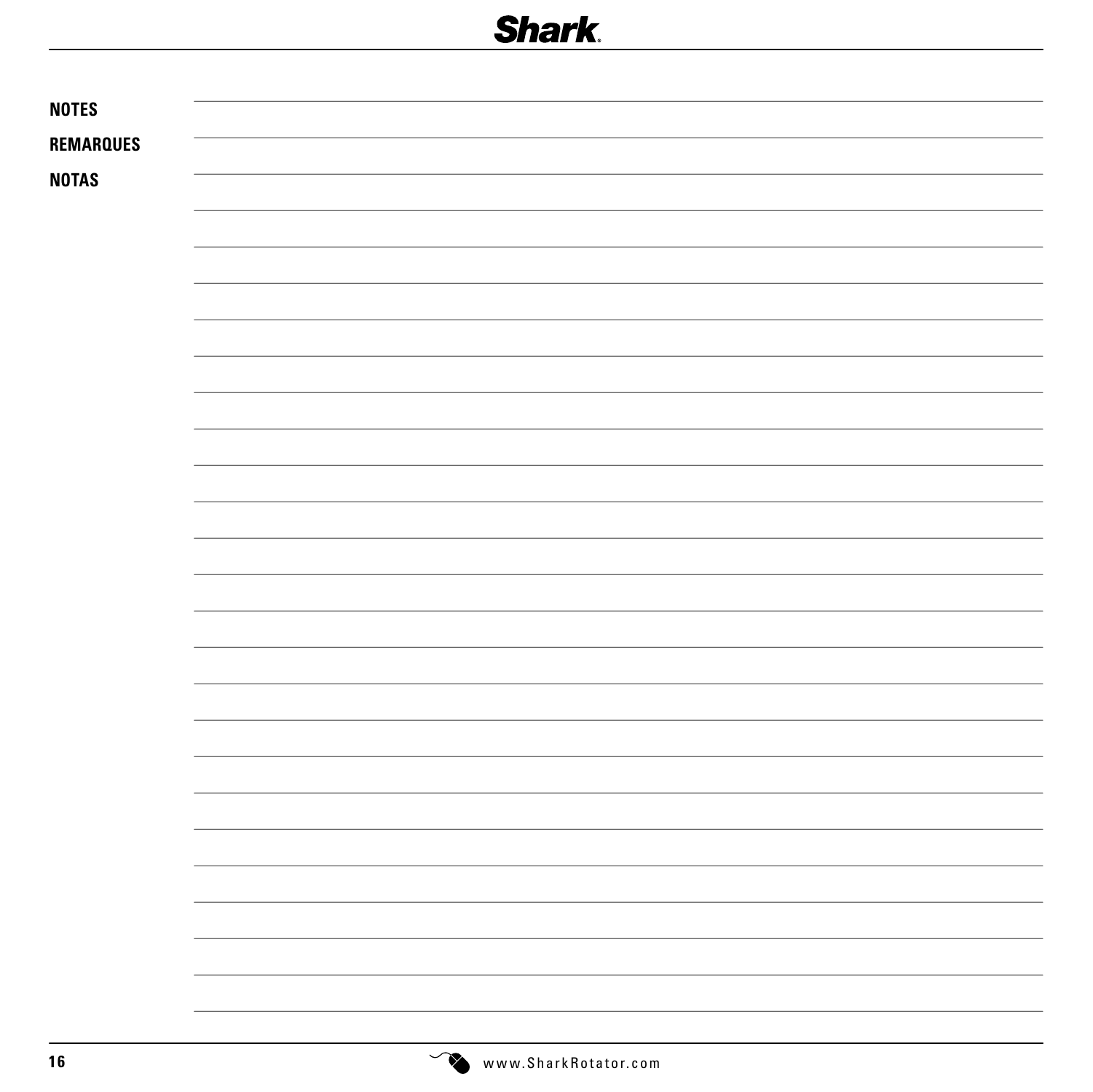|                  | 800.798.7398 | 17 |
|------------------|--------------|----|
|                  |              |    |
|                  |              |    |
|                  |              |    |
|                  |              |    |
|                  |              |    |
|                  |              |    |
|                  |              |    |
|                  |              |    |
|                  |              |    |
|                  |              |    |
|                  |              |    |
|                  |              |    |
|                  |              |    |
|                  |              |    |
|                  |              |    |
|                  |              |    |
|                  |              |    |
|                  |              |    |
|                  |              |    |
|                  |              |    |
|                  |              |    |
|                  |              |    |
|                  |              |    |
|                  |              |    |
|                  |              |    |
| <b>NOTAS</b>     |              |    |
| <b>REMARQUES</b> |              |    |
| <b>NOTES</b>     |              |    |
|                  |              |    |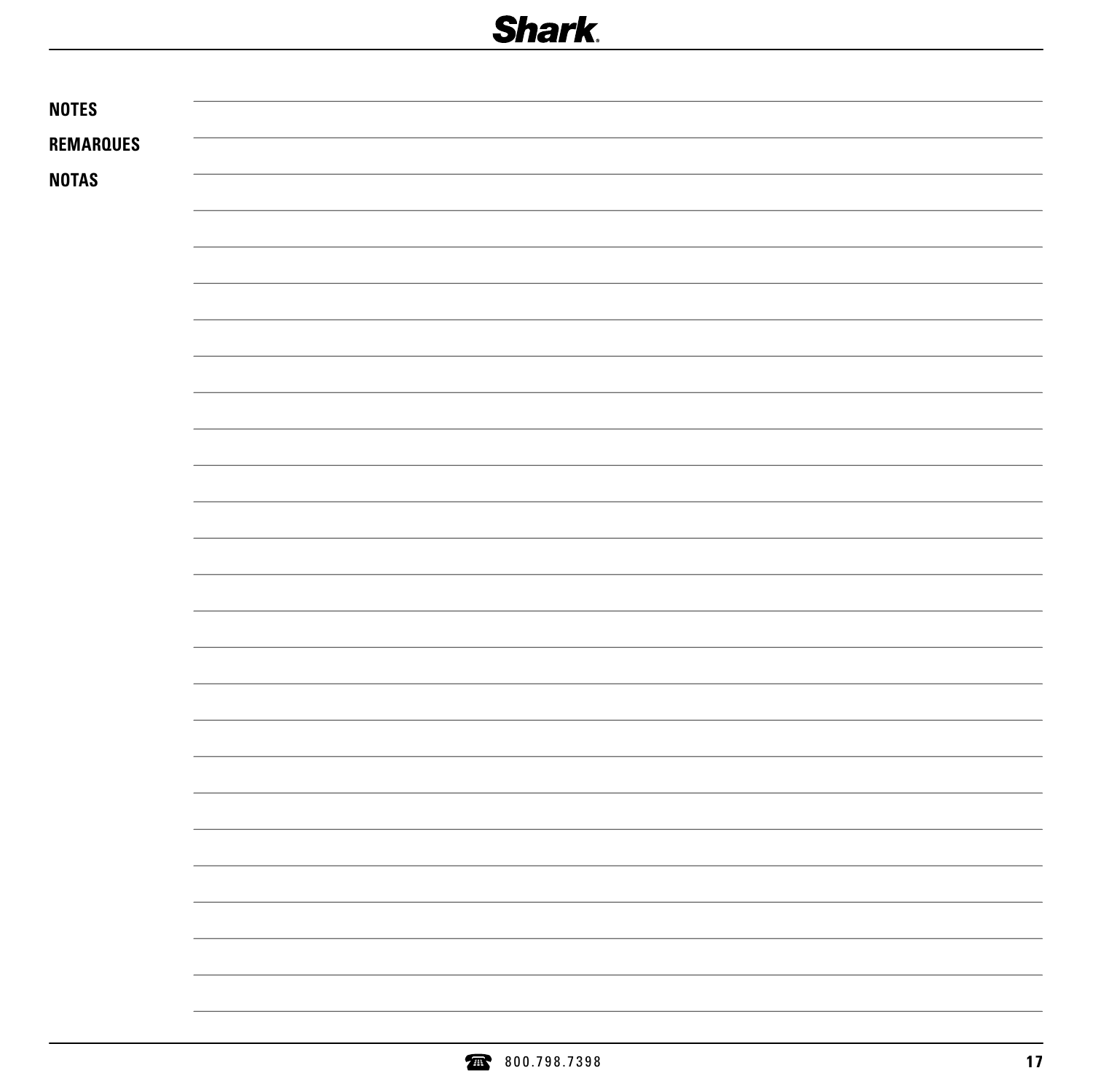| <b>NOTES</b>     |  |
|------------------|--|
| <b>REMARQUES</b> |  |
| <b>NOTAS</b>     |  |
|                  |  |
|                  |  |
|                  |  |
|                  |  |
|                  |  |
|                  |  |
|                  |  |
|                  |  |
|                  |  |
|                  |  |
|                  |  |
|                  |  |
|                  |  |
|                  |  |
|                  |  |
|                  |  |
|                  |  |
|                  |  |
|                  |  |
|                  |  |
|                  |  |
|                  |  |
|                  |  |
|                  |  |
|                  |  |
|                  |  |
|                  |  |
|                  |  |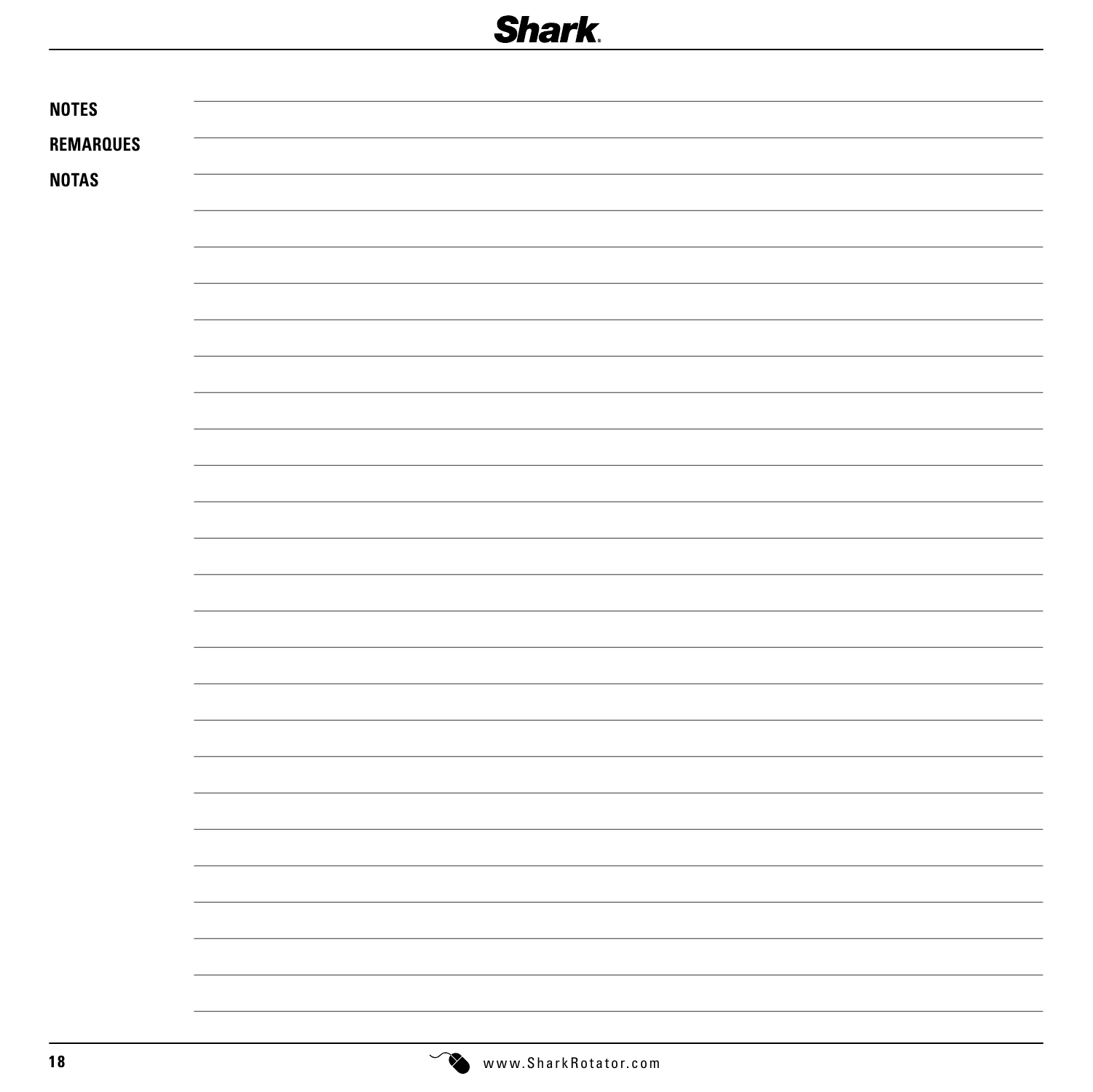**Shark** 

EURO-PRO Operating LLC warrants this product to be free from material defects and workmanship for a period of five (5) years from the date of purchase when utilized for normal household use, subject to the following conditions, exclusions and exceptions.

The liability of EURO-PRO Operating LLC is limited solely to the cost of the repair or replacement of the unit at our option. This Limited Warranty does not cover normal wear of parts and does not apply to any unit that has been tampered with or used for commercial purposes. This Limited Warranty does not cover damage caused by misuse, abuse, negligent handling or damage due to faulty packaging or mishandling in transit. This Limited Warranty does not cover damage or defects caused by or resulting from damages from shipping or repairs, service or alteration to the product or any of its parts, which have been performed by a repair person not authorized by EURO-PRO Operating LLC.

If your appliance fails to operate properly while in use under normal household conditions within the warranty period, you may return the complete appliance and accessories with proof of purchase and date, freight prepaid. For assistance with warranty service options or customer support, please call our customer care and product specialists at 1-800-798-7398 or visit our website at www.sharkrotator.com.

If the appliance is found by EURO-PRO Operating LLC to be defective, in EURO-PRO Operating LLC's sole discretion, we will repair or replace it free of charge. Proof of purchase is required and a fee of \$19.95 will apply to cover the cost of return freight.\*

Non-durable parts including, without limitation, filters, brushes and electrical parts which normally require replacement are specifically excluded from warranty.

This Limited Warranty is extended to the original purchaser of the unit and excludes all other legal, implied and/or conventional warranties. The responsibility of EURO-PRO Operating LLC if any, is limited to the specific obligations expressly assumed by it under the terms of this Limited Warranty. In no event is EURO-PRO Operating LLC liable for incidental or consequential damages to anyone of any nature whatsoever. Some states do not permit the exclusion or limitation of incidental or consequential damages, so the above may not apply to you.

This Limited Warranty gives you specific legal rights, and you may also have other rights which vary from state to state or province to province.

\*IMPORTANT: Carefully pack item to avoid damage in shipping. Be sure to include proof of purchase date and to attach a tag to item before packing including your name, complete address and phone number with a note giving purchase information, model number and what you believe is the problem with the item. We recommend you insure the package (as damage in shipping is not covered by your warranty). Mark the outside of your package "ATTENTION CUSTOMER SERVICE".

EURO-PRO Operating LLC garantit ce produit contre toute défectuosité de matériel ou de main-d'œuvre pour une période de cinq (5) ans à compter de la date d'achat lors d'utilisation dans le cadre d'un usage domestique normal, sujet aux conditions, exclusions et exceptions suivantes.

La responsabilité d'EURO-PRO Operating LLC est limitée au coût de réparation ou de remplacement de l'appareil, à sa seule discrétion. Cette garantie limitée ne couvre pas l'usure normale des pièces et ne s'applique pas aux appareils ayant été altérés ou utilisés à des fins commerciales. Cette garantie limitée ne couvre pas les dommages causés par une mauvaise utilisation, l'abus, la négligence lors de la manipulation, un emballage inadéquat ou la mauvaise manipulation en transit. Cette garantie limitée ne couvre pas les dommages ou défauts causés par ou résultants du transport, des réparations, de l'entretien ou de l'altération du produit ou à ses pièces, effectués par un technicien non autorisé par EURO-PRO Operating LLC.

Si votre appareil ne fonctionne pas comme il le devrait lors d'un usage domestique normal pendant la période de garantie, vous pouvez le retourner au complet avec ses accessoires, port payé. Pour obtenir de l'assistance avec les options du service de la garantie ou de l'assistance, veuillez appeler notre service à la clientèle et nos spécialistes de produits au 1-800-798- 7398 ou visitez notre site Web à www.sharkrotator.com.

Si EURO-PRO Operating LLC constate que l'appareil est défectueux, à la seule discrétion d'EURO-PRO Operating LLC, nous le réparerons ou le remplacerons sans frais. Une preuve d'achat est requise et un montant de 19,95 \$ est nécessaire pour couvrir les frais de retour.\*

Les accessoires d'usage courant incluant, mais sans s'y limiter, les filtres, les brosses et les pièces électriques qui nécessitent habituellement un remplacement sont spécifiquement exclus de la garantie.

Cette garantie limitée s'applique à l'acheteur original de l'appareil et exclut toutes les autres garanties juridiques, implicites ou conventionnelles. La responsabilité d'EURO-PRO Operating LLC, s'il y en a une, se limite aux obligations spécifiques exprimées sous cette garantie limitée. En aucun cas, EURO-PRO Operating LLC ne peut être tenu responsable d'incidents ou de dommages indirects de toute nature que ce soit. Certains États ou provinces n'autorisent pas l'exclusion ou la limitation de dommages circonstanciels ou conséquents, dans ce cas, cette disposition ne s'appliquerait pas.

Cette garantie limitée vous confère des droits juridiques spécifiques, et d'autres droits légaux vous sont peut-être disponibles, variant d'un État à l'autre ou d'une province à l'autre.

\*IMPORTANT : Emballez soigneusement l'appareil pour éviter tout dommage lors du transport. Assurez-vous de joindre la preuve d'achat et d'attacher à l'appareil une étiquette mentionnant votre nom, adresse complète ainsi que le numéro de téléphone, de même que l'information concernant l'achat, le numéro de modèle et le problème, selon vous, de l'appareil. Nous vous recommandons d'assurer votre colis (puisque les dommages lors du transport ne sont pas couverts par la garantie). Indiquez sur l'extérieur de votre colis « ATTENTION SERVICE À LA CLIENTÈLE ».

### **FIVE-YEAR (5) LIMITED WARRANTY GARANTIE LIMITÉE DE CINQ (5) ANS GARANTÍA LIMITADA DE CINCO (5) AÑOS**

EURO-PRO Operating LLC garantiza este producto contra defectos de materiales y mano de obra por un término de cinco (5) años a partir de la fecha de compra original, siempre que sea utilizado para uso doméstico normal, sujeto a las siguientes condiciones, exclusiones y excepciones.

La responsabilidad de EURO-PRO Operating LLC se limita únicamente al costo de reparación o reemplazo de la unidad, a nuestro criterio. Esta garantía limitada no cubre el desgaste normal de las partes y no cubre ninguna unidad que haya sido alterada o utilizada con fines comerciales. Esta garantía limitada no cubre daños ocasionados por uso inadecuado, abuso, negligencia o daños causados por embalaje inapropiado o maltrato durante el transporte. Esta garantía limitada no cubre daños o defectos causados o resultantes durante el transporte para su reparación o alteraciones del producto o cualquiera de sus partes, realizadas por una persona no autorizada por EURO-PRO Operating LLC.

Si su artefacto no funciona correctamente al utilizarlo bajo condiciones domésticas normales dentro del período de garantía, puede devolver el artefacto completo y los accesorios, junto con un comprobante de la fecha de compra, pagando los gastos de envío. Por asistencia con opciones del servicio de garantía o para soporte al cliente, llame a nuestro centro de atención al cliente y especialistas de productos al 1-800-798-7398 o visite nuestro sitio web en www.sharkrotator.com

Si EURO-PRO Operating LLC determina que el artefacto presenta un defecto, lo reparará o remplazará sin cargo, a su criterio. Se requiere comprobante de compra y se aplica un cargo de \$19.95 para cubrir el costo del envío de vuelta.

Los insumos tales como, sin limitación, filtros, cepillos y partes eléctricas que normalmente necesitan ser reemplazados son explícitamente excluidos de la garantía.

Esta garantía limitada es válida para el comprador original del producto y excluye cualquier otra garantía legal, implícita y/o convencional. La responsabilidad de EURO-PRO Operating LLC, de existir, se limita a las obligaciones específicas asumidas expresamente bajo los términos de esta garantía limitada. Bajo ninguna circunstancia EURO-PRO Operating LLC será responsable por daños incidentales o indirectos a cualquiera, de ninguna clase. Algunos estados no permiten la exclusión o limitación de daños consiguientes o incidentales, por lo tanto lo anterior puede no ser válido para usted.

Esta garantía limitada le otorga derechos legales específicos, y usted puede también tener otros derechos los que varían de estado a estado o de provincia a provincia.

\*IMPORTANTE: Embale el producto cuidadosamente para evitar daños durante el transporte. Asegúrese de incluir un comprobante de la fecha de compra y de colocarle una etiqueta al producto con su nombre, dirección completa y número de teléfono, una nota proporcionando información de la compra, número de modelo y una descripción del problema. Le recomendamos asegurar el paquete (puesto que la garantía no cubre daños de envío). Escriba en el exterior del paquete "ATTENTION CUSTOMER SERVICE".